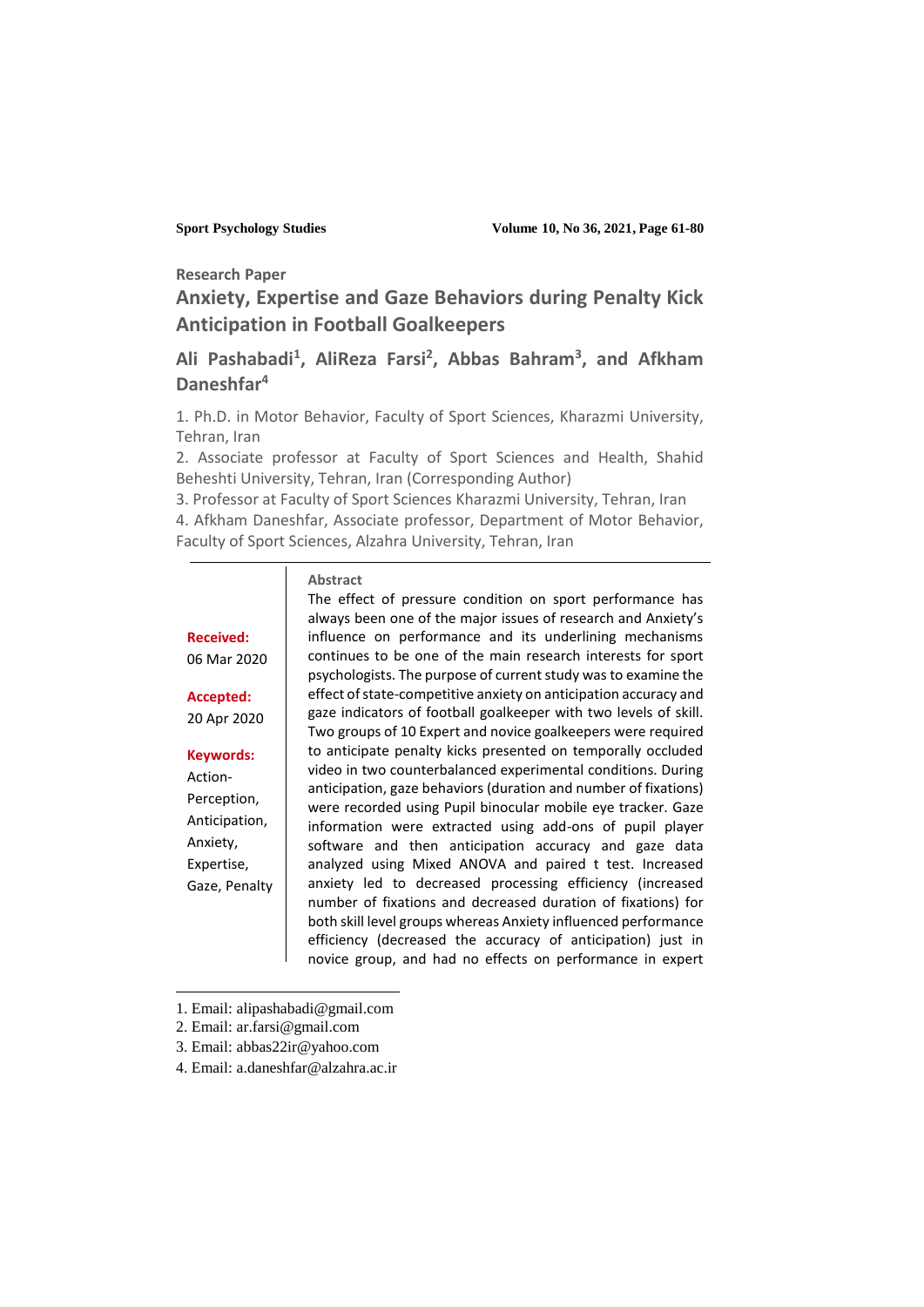#### **Pashabadi: Sport Psychology Studies, Volume 10, No 36, 2021 62**

goalkeepers. Generally, effects of anxiety in expert group is a support for ACT prediction and showed that anxiety decreased processing efficiency and no effects on performance efficiency. In novice group, Further future research needs to have clear insight.

#### **Extended Abstract Abstract**

Anxiety and sports performance are deeply related to the variables with a

long history among sport psychologists and coaches. How anxiety can have influenced the perceptual-motor performance of athletes has been one of the most important and most debated research topics in recent years of sport psychology literature [1]. Anticipating opponents' actions through observing early cues of their movements in situations required to make split-second and right decisions can guarantee successful performance [2]. Saving a penalty kick by soccer goalkeepers is one of the challenging performance tasks, causing anxiety in any case; therefore, the speed of decision-making is very important to have a successful performance [3]. Experience level can be effective in ways of searching visual information and accuracy of anticipation [4]. How experience can help goalkeepers to cope with pressure conditions is still a conflict among specialists and researchers [3,5]. The aim of the present study was to evaluate the effects of state-competitive anxiety on the anticipation and visual search behaviors of expert and novice soccer goalkeepers.

#### **Material and methods**

Totally, 10 expert goalkeepers (average age: 27.24±08.31 years old) playing in Tehran Premier League and 10 novices (average age 24.65±06.37 years old) without experience voluntarily participated in the present study and done its experiments. All of them were novices in task conditions and anticipation on video-based situations and had 20/20 visual acuity and normal vision. The participants filled and signed consent forms as well as received oral and operational information about the clips and test procedures. Then, they completed a self-report competitivestate anxiety inventory (CSAI-2R), next, glasses of Pupil eye tracker device (made in Germany) were worn by participants and were calibrated based on-screen calibration. They watched penalty kick clips occluded at the ballfoot contact moment, and they were asked to choose the correct direction (right/left) and height (high/middle/low) of the ball. Both groups performed the test in normal and anxiety conditions by counterbalanced order. The test consisted of 30 occluded clips of penalty kicks watched by expert football players playing in one of Tehran Premier League teams. The number and duration of fixations, pupil diameter as acquired by the output of Pupil Player software, and location of fixations were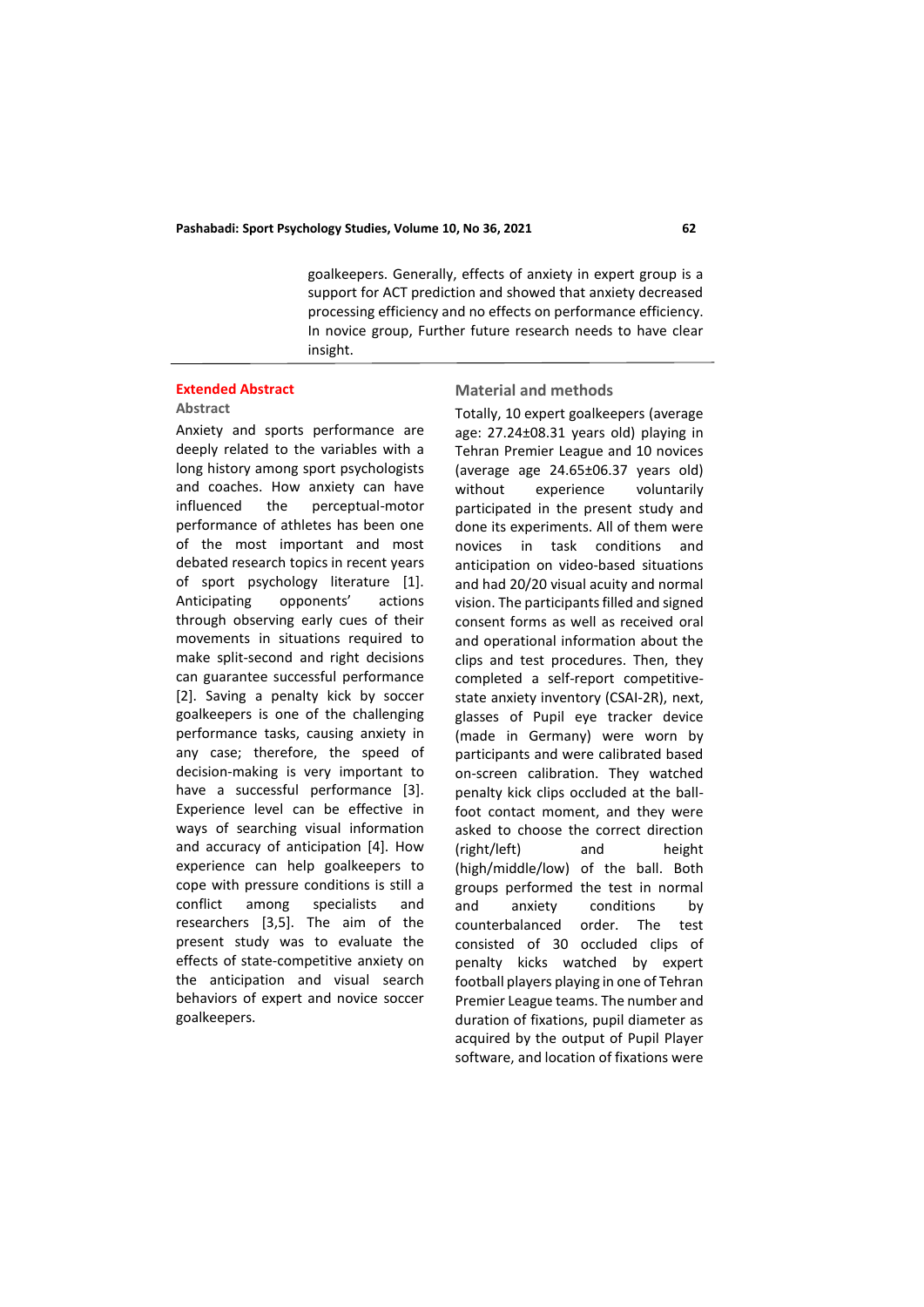determined using the add-ons of Pupil Capture software to obtain final values used in statistical analysis. Fixation means that the gaze point remains within the range of 3° of visual angle for at least 100 ms [4]. Pressure condition was created by inconsistent and false feedback (underreport their scores compared to their real scores as well as the scores obtained by other participants) [24] and telling the participants that their scores would be evaluated by goalkeeping coaches, and also they were informed that who obtained top anticipation scores would receive cash rewards [41]. For statistical analysis of extracted values, 2×2 [(2 skill levels: expert and novice)  $\times$  (2) measurement phases: normal and pressure condition)] mixed-design analysis of variance (Mixed ANOVA) conducted. Paired and

independent t-tests were done to compare the groups and measure the measurements.

#### **Findings**

The results of the multivariate analysis of variance (MANOVA) for the main effect of skill level indicated that, as expected, the participants in the expert group compared to the novice group had more accurate anticipations on penalty kicks (F (1) =6.575, p=0.02,  $\eta^2$ <sub>p</sub>=0.26). In addition, the expert goalkeepers were more successful in anticipating the direction (left/right) of soccer penalty kicks (F (1) =13.426, p=0.00,  $η<sup>2</sup><sub>p</sub>=0.42$ , Between-group analysis of gaze data indicated a smaller number of fixations (F (1) =7.535, p=0.00,  $\eta^2$ <sub>p</sub> =0.41) and longer duration of fixations (F (1) = 12.596, p=0.02,  $\eta^2$ <sub>p</sub> =0.29) in the expert group.

**Table 1 – comparing variables in two groups of different skill levels and measurement phases (n=10)**

| Variable                      | <b>Skill</b><br>level | <b>Normal condition</b> | <b>Pressure condition</b> |
|-------------------------------|-----------------------|-------------------------|---------------------------|
| Anticipating<br>direction     | Expert                | 93.9±9.48               | 89.12±12.41               |
|                               | <b>Novice</b>         | $62.15 \pm 5.64$        | 52.17±6.41                |
| Accurate<br>anticipation      | Expert                | $35.8 \pm 8.02$         | 34.11±1.73                |
|                               | <b>Novice</b>         | 25.9 ± 11.44            | $21.12 \pm 9.59$          |
| Number of<br>fixations        | Expert                | $5.1 \pm 1.46$          | $5.1 + 1.68$              |
|                               | <b>Novice</b>         | $6.1 \pm 0.43$          | $7.1 \pm 1.98$            |
| Duration of<br>fixations (ms) | Expert                | 447.153 ± 86.948        | 423.185±142.275           |
|                               | <b>Novice</b>         | 275.108±108.825         | 195.933±115.030           |

Mixed analysis of variance revealed that the main effect of pressure

condition on the accuracy of anticipation (F (1) =15.465, P=0.00,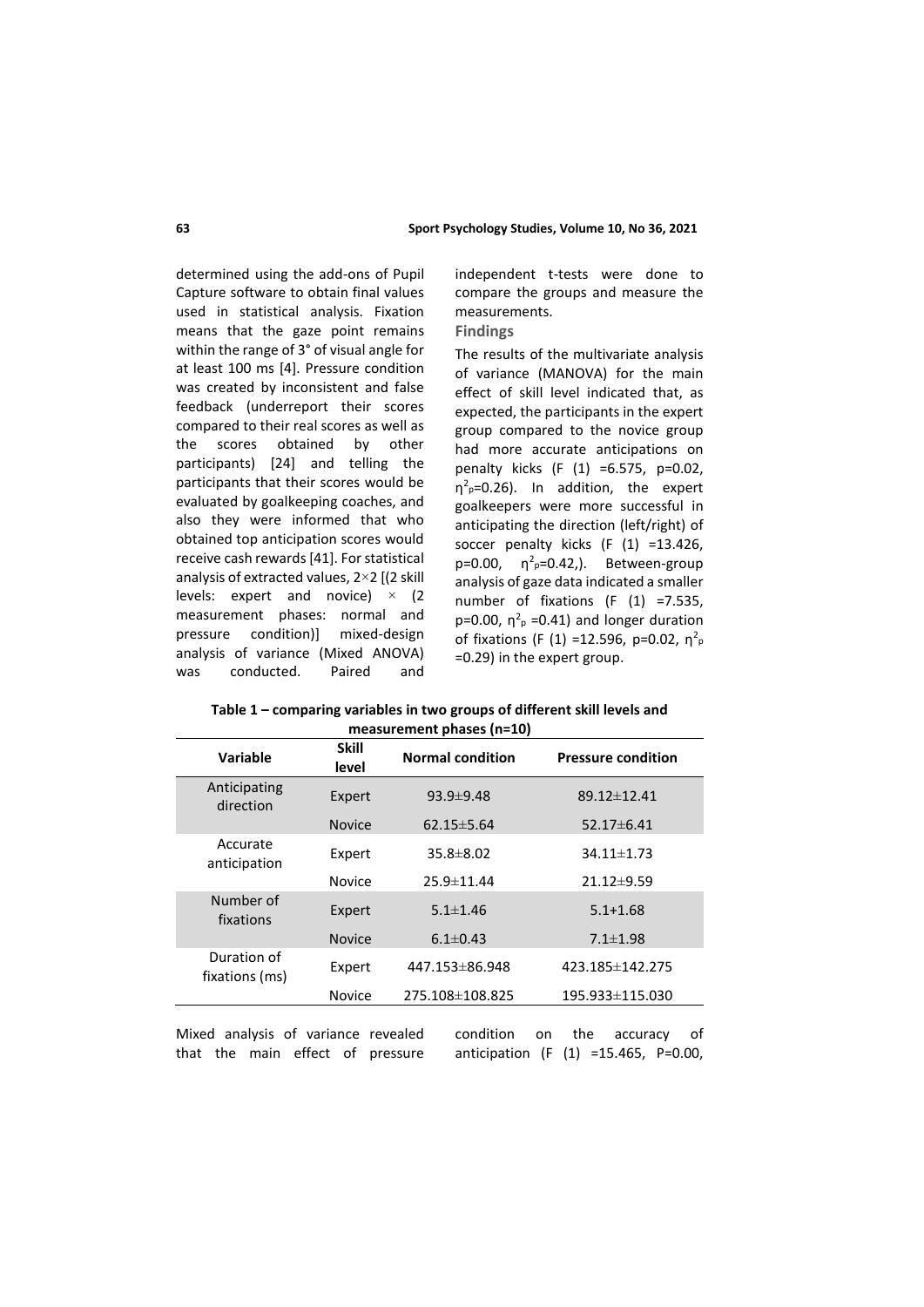#### **Pashabadi: Sport Psychology Studies, Volume 10, No 36, 2021 64**

 $\eta^2$ <sub>p</sub>=0.46) and anticipation of penalty kick direction (F (1) =14.691,  $\eta^2$ <sub>p</sub>0.45, P=0.00) was significant as well as the interaction effect of skill level and pressure condition on the accuracy of anticipation (F (1) =5.1505, P=0.03) and anticipation of penalty kick direction (F (1) =6.480, P=0.02) was significant, indicating that anxiety led to different changes in two groups with different skill levels. Discriminant analysis of the data using paired t-test showed that the changes were significant only in the novice group (anticipation accuracy: t (9) =5.513, P=0.00; anticipating direction: t (9) =3.501, P=0.00). Mixed analysis of variance demonstrated that the main effect of pressure condition on duration (F (1) =15.465 P=0.00,  $\eta^2$ <sub>p</sub>=0.46) and number (F (1) =14.691, P=0.00,  $\eta^2$ <sub>p</sub>=0.45) of fixations was significant as well as that the interaction effect of expertise level and pressure condition was not significant on duration (F (1) =4.355, P=0.06) and number (F (1) =1.844, P=0.19) of fixations, representing that both groups experienced similar changes for gaze variables under normal and pressure conditions.

**Discussion and Conclusion**

The aim of the ongoing study was to investigate how state-competitive anxiety could affect a perceptual-motor task in a sport set situation. For assessing the anticipation accuracy of expert and novice soccer goalkeepers during penalty kicking, a temporal occlusion paradigm was used, the soccer goalkeepers anticipated under normal and pressure conditions, and concurrently their eye movements were registered using a mobile eye tracker. Analysis of the data suggested that the participants of the novice group were more affected by stress factors and experienced a greater increase in cognitive anxiety compared to the expert group. The expertise level had a high effect on anxiety in the present study. According to the findings, the expert group did not experience low anticipation accuracy under pressure conditions while a significant decrement in anticipation accuracy was observed in the novice group. Moreover, the analysis displayed an increase in the average number and a decrease in the average duration of fixations in both groups because of a shift from normal to pressure conditions. These changes in performance and gaze indicators were consistent with attentional control theory (ACT), representing that the performance efficiency (greater mental effort and shorted duration of fixation) drops under pressure conditions while performance effectiveness (anticipation accuracy) may remain unchanged.

**References**

- 1. Wilson, M. R., Wood, G., & Vine, S. J. (2009). Anxiety, Attentional Control, and Performance Impairment in Penalty Kicks. Journal of Sport and Exercise Psychology, 31(6), 761–775.
- 2. Causer, J., Holmes, P. S., Smith, N. C., & Williams, A. M. (2011). Anxiety, Movement Kinematics, and Visual Attention in Elite-Level Performers. Emotion, 11(3), 595– 602.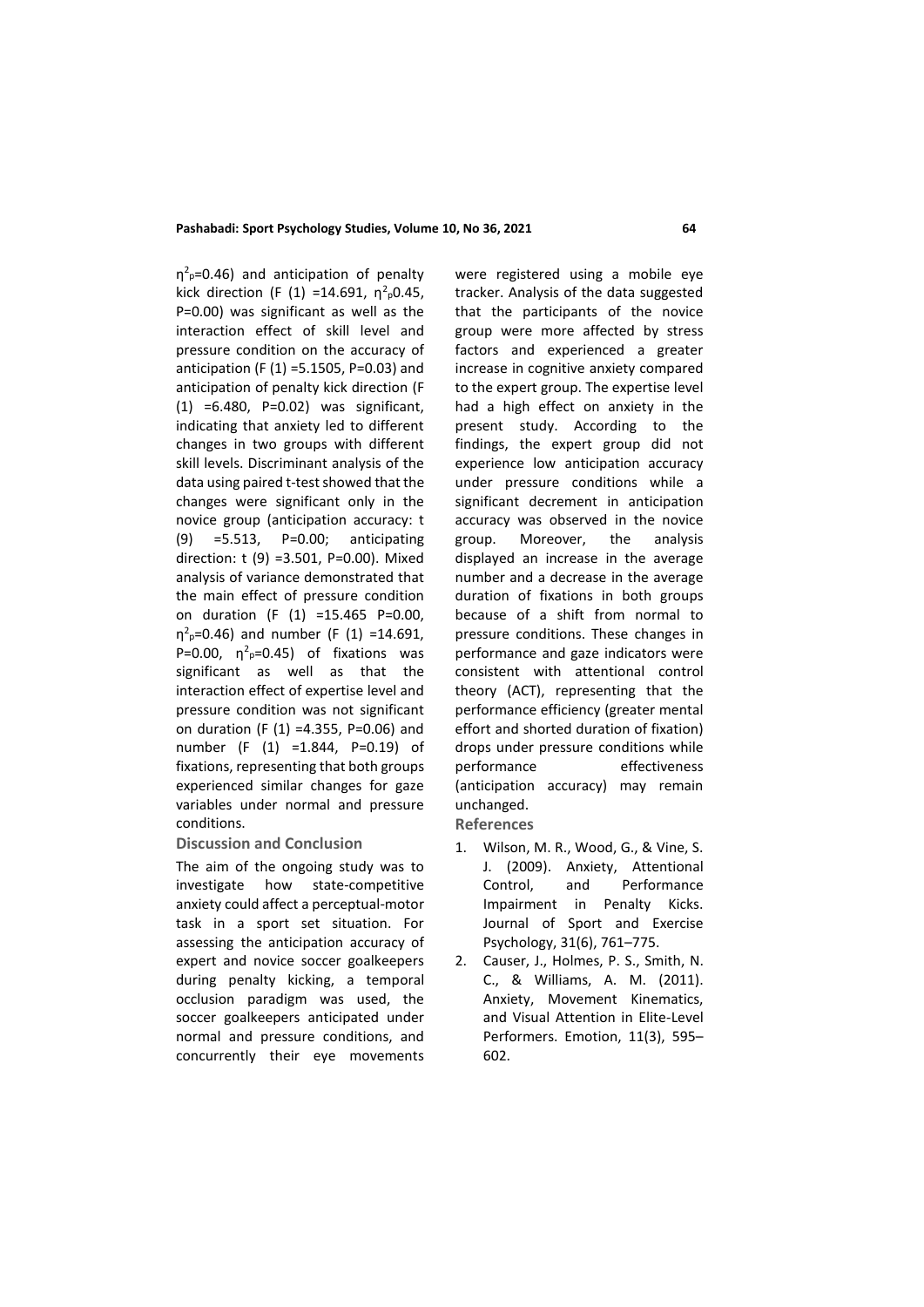#### **65 Sport Psychology Studies, Volume 10, No 36, 2021**

- 3. Savelsbergh, G. J. P., Williams, A. M., Kamp, J. Van Der, & Ward, P. (2002). Visual search, anticipation<br>and expertise in soccer and expertise in goalkeepers. Journal of Sports Sciences, 20(3), 279–287.
- 4. Kim, S., & Seungmin Lee. (2006). Gaze Behavior of Elite Soccer Goalkeeper in Successful Penalty Kick Defense. International Journal

of Applied Sports Sciences, 18(1), 96–110.

5. Williams, A. Mark, & Elliott, D. (1999). Anxiety, expertise, and visual search strategy in karate. Journal of Sport and Exercise Psychology. https://doi.org/10.1123/jsep.21.4. 362

.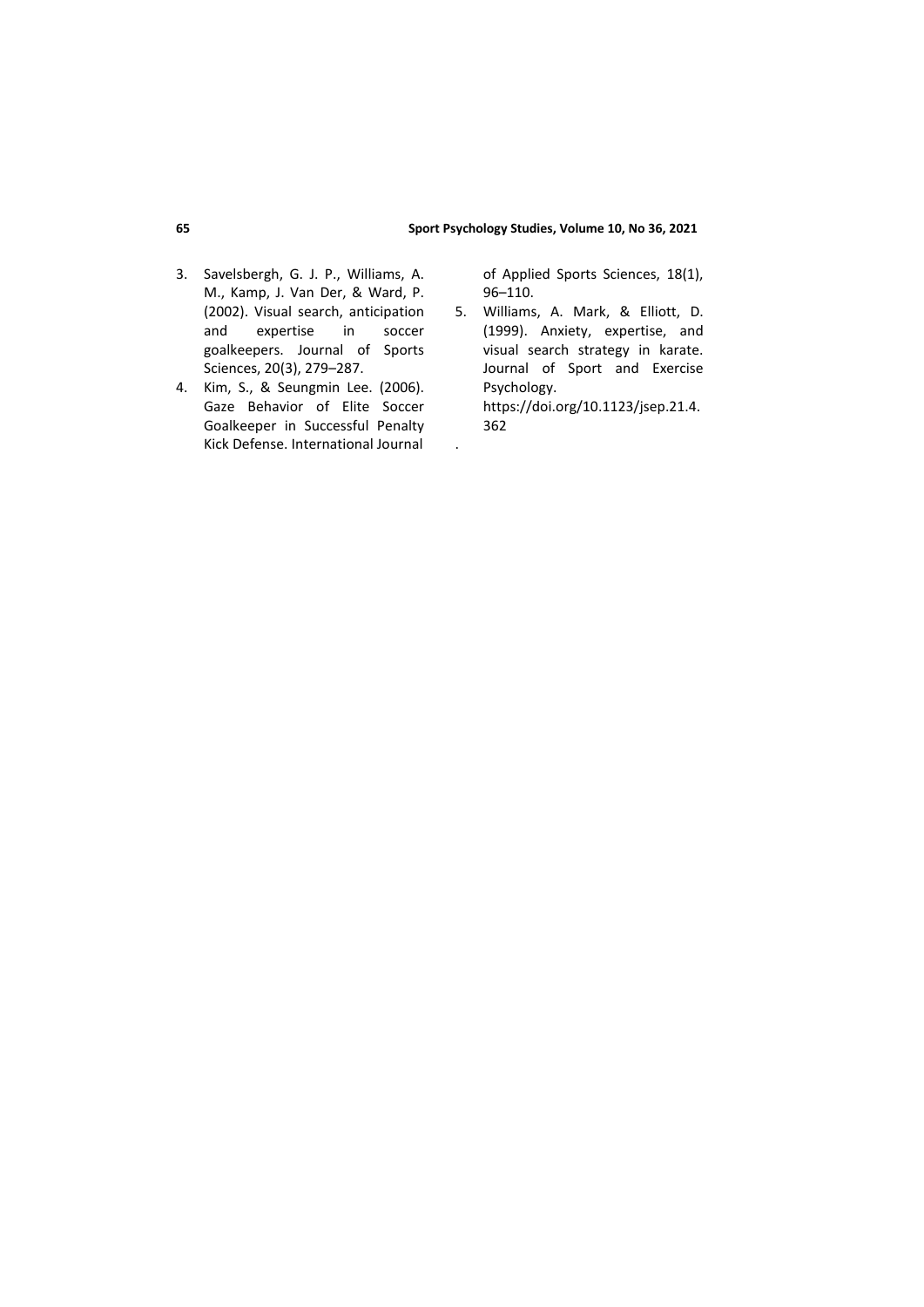**مقالة پژوهشی اضطراب، خبرگی و رفتارهاي خيرگی در حين پيشبينی پنالتی در دروازهبانهاي فوتبال**

**، و افخم دانشفر <sup>3</sup> ، عباس بهرام ،<sup>1</sup> عليرضا فارسی<sup>2</sup> علی پشابادي 4**

.1 دانش آموخته دكتري رفتار حركتي، دانشكده علوم ورزشي دانشگاه خوارزمي، تهران، ايران .2 دانشيار رفتار حركتي، دانشكده علوم ورزشي و سالمت دانشگاه شهيد بهشتي، تهران، ايران )نويسندۀ مسئول( .3 استاد رفتار حركتي، دانشكده علوم ورزشي دانشگاه خوارزمي، تهران، ايران .4 دانشيار گروه رفتار حركتي، دانشكده علوم ورزشي، دانشگاه الزهرا، تهران، ايران

| چکیدہ                                                                              |                                           |
|------------------------------------------------------------------------------------|-------------------------------------------|
| اثر شرایط فشار بر عملکرد ورزشی همواره یکی از موضوعات مهم پژوهشهای حوزه             |                                           |
| روانشناسی ورزش بوده است و اثر اضطراب بر عملکرد و بررسی مکانیزمهای آن هنوز          | تاريخ دريافت:                             |
| موضوع مورد علاقه روانِشناسان ورزش است. هدف پژوهش حاضر، بررسی تأثیر                 | $\gamma$ $\gamma$                         |
| اضطراب حالتی بر دقت پیش بینی و شاخصهای خیرگی دروازهبانهای فوتبال با دو             |                                           |
| سطح تبحر خبره و مبتدی بود. ده دروازه بان خبره و ۱۰ فرد مبتدی به صورت همتراز        | تاريخ پذيرش:                              |
| شدهٔ متقابل در شرایط عادی و شرایط فشار، مسیر ضربات پنالتی پخش شده در یک            | $\gamma$ / $\gamma$ / $\gamma$ / $\gamma$ |
| ویدئو که در لحظه تماس پا با توپ با استفاده از پارادایم انسداد زمانی، مسدود شده بود | واژگان کليدي:                             |
| را پیش بینی کردند. در حین پیش بینی با استفاده از عینک دوچشمی ردیاب چشم             |                                           |
| اطلاعات خیرگی شرکت کنندگان (مدت تثبیت و تعداد تثبیتها) ضبط شد. با استفاده          | اضطراب، پیشبینی،                          |
| از نرم افزارهای Pupil و افزونههای آن، اطلاعات خیرگی استخراج و مقادیر با تحلیل      | پنالتى، خيرگى،                            |
| واریانس مرکب و آزمون t همبسته تحلیل شدند. یافتهها نشان داد اثر اصلی اضطراب         | خبرگی، ادراک–                             |
| بر مدت تثبیت (کاهش) و تعداد تثبیتها (افزایش) در هر دو گروه معنادار بود و اضطراب    | عمل                                       |
| بر دقت پیش بینی در گروه خبره تأثیر معناداری نداشت؛ اما باعث کاهش دقت پیش           |                                           |
| بینی گروه مبتدی شد. به طور کلی اثر اضطراب در گروه خبره با پیش بینیهای نظریه        |                                           |
| کنترل توجهی همراستا بود و نشان داد اضطراب باعث کاهش کارایی پردازش میشود.           |                                           |
| اما الزاماً به کاهش اثربخشی عملکرد ادراکی–حرکتی منجر نمیشود.                       |                                           |

------------------------------------------------------ 1. Email: alipashabadi@gmail.com

- 2. Email: ar.farsi@gmail.com
- 3. Email: abbas22ir@yahoo.com
- 4. Email: a.daneshfar@alzahra.ac.ir
- ------------------------------------------------------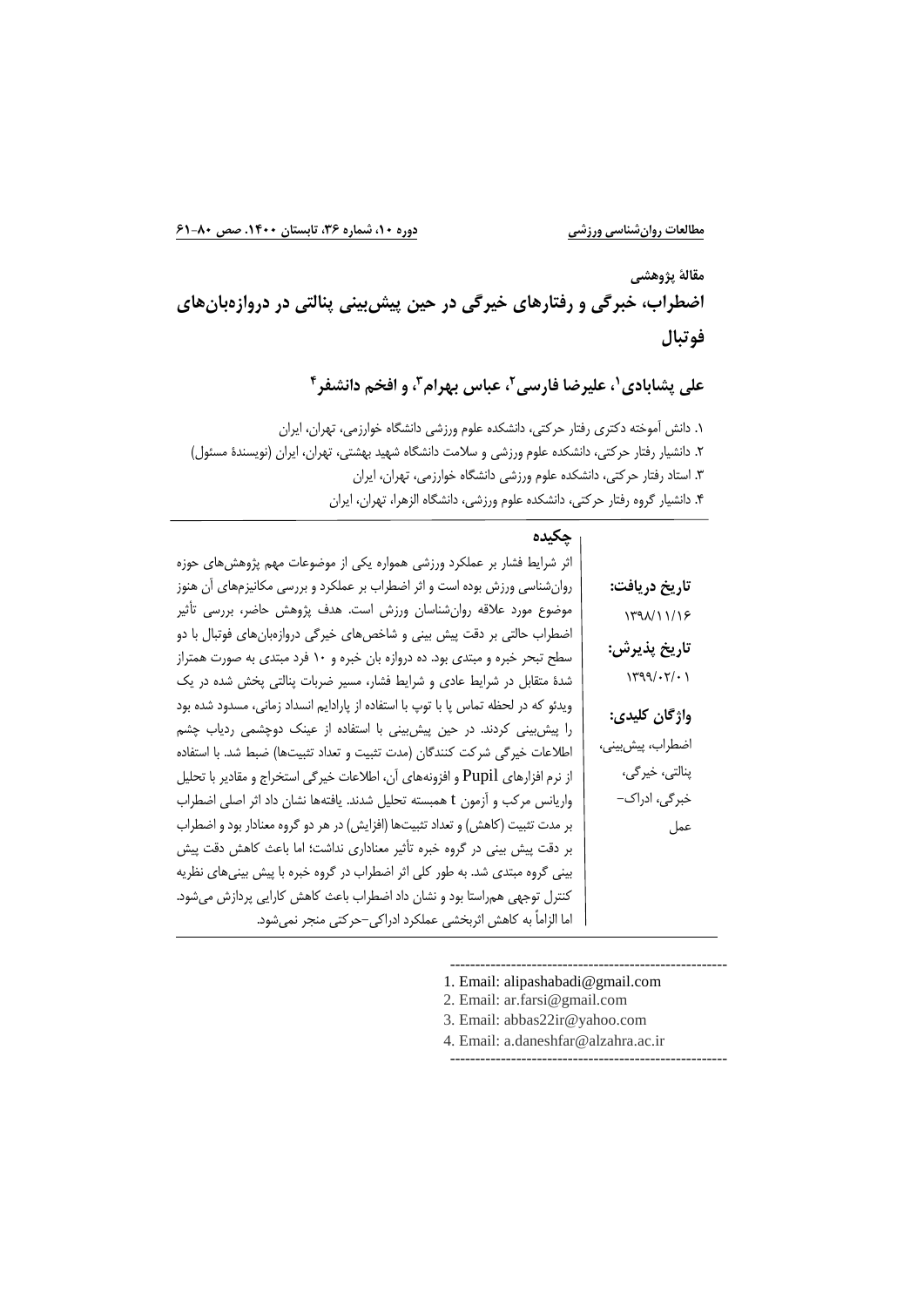### **مقدمه**

توانايي افراد در شناسايي سريع نشانههاي مرتبط به تكليف خود در محيط به ويژه در شرايط پر استرس نقش حياتي در عملكرد حركتي دارد. امروزه، اين توانايي براي ورزشكاران بسيار ارزشمند است، مخصوصاً زماني كه بايد با سرعت زياد و تحت فشار با استفاده از نشانههاي محيط اطراف خود عمل كند و نصميم بگيرند (ژانل`، ۲۰۰۲؛ ويليامز و ديويدز<sup>۲</sup>، ۱۹۹۸؛ ويليامز و اليوت"، ١٩٩٩). اثر اضطراب بر هر دوي عملكرد شناختي و حركتي در اجراكنندگان سطوح مختلف مهارت به طور قابل مالحظهاي مورد بررسي قرار گرفته (أيزنک<sup>۴</sup> و همکاران، ۲۰۰۷؛ ويلسون<sup>۵</sup> و همكاران، 2009( و هنوز موضوع مورد توجه پژوهش ها است (آلدر ً و همكاران، ۲۰۱۸؛ آيزنک و درخشان، ۲۰۱۱؛ گروشكو<sup>۷</sup> و همكاران، ۲۰۱۶؛ نيووناهايز و وديجانس^، ٢٠١٧؛ واتر ° و همكاران، ٢٠١۶). اضطراب حالت هيجاني نامطلوبي است كه در نتيجه يك تهديد به وجود مي آيد (كالو `` و ايزنك، ١٩٩٢). فرد مضطرب دائم نگران خطري است كه متوجه هدف فعلي اوست و تالش ميكند استراتژيهاي كاهش اثر اضطراب را توسعه دهد و در نهايت به هدف تكليف مورد نظر دست يابد. شرايط فشار به موقعيتي گفته ميشود كه هر عامل يا تركيبي از عوامل باعث افزايش اهميت اجراي مطلوب مي شوند (باميستر و شاورز``، ۱۹۸۶؛ بيلاک و گرای<sup>۱۲</sup>، ۲۰۱۲؛ جوردت<sup>۱۳</sup> و همکاران، ۲۰۱۲). نظریه كارايي پردازش\*' (PET) توسط ايزنك و كالو (١٩٩٢) براي تبيين مكانيزمهاي اثر اضطراب بر عملكرد مطرح

شد و پيشبيني ميكند كه اضطراب شناختي، به شكل نگراني، دو اثر اصلي دارد. نخست، افكار نگران كننده، منابع محدودِ توجهيِ مربوط به حافظه كاري را مصرف ميكنند؛ بنابراين منابع كمتري براي پردازش تكاليف همزمان باقي ميماند. دوم، افزايش انگيزش و انگيختگي ميتواند اثرات منفي اضطراب حالتي را از طريق افزايش تلاش و ترغيب اجرا كننده به استفاده از پردازش منابع و استراتژيهاي كمكي، خنثي كند. پيش فرض اصلي PET اين بود كه اضطراب، بيشتر به كارآيي پردازش لطمه ميزند تا اثربخشي اجرا )آيزنك و كالو، 1992(. با اين حال، نشان داده شد كه اين نظريه چند نقطه ضعف نيز دارد؛ از جمله نقص در دقت پيش فرضهايي مشخص، قدرت تبييني يا هر دو )آيزنك و همكاران، 2007(. آيزنك و همكاران )2007( نظريه ) کنترل توجهی<sup>۱۵</sup> (ACT) را به منظور پوشش دادن محدوديتهاي PET توسعه دادند. ACT شكل گسترش يافته نظريه PET است كه قبالً حمايت وسيعي در ادبيات اضطراب ورزشي داشته است. فرض كلي ACT اين است كه تاثيري كه اضطراب در پردازشهاي توجهي دارد، براي درك چگونگي اثر اضطراب بر عملكرد حركتي يا ورزشي، اهميت بنياديني ندارد. كوبرتا و شولمن ٢٠٠٢) دو سيستم ديگر را مطرح كردند؛ سيستم هدف محور (بالا–به–پايين) كه تحت تأثير انتظارات، دانش و اهداف فعلي است و سيستم كنترل محرك محور )پايين-به-باال( كه پاسخ بيشنيهاي به محركهاي ساكت يا آشكار دارد. ACT فرض ميكند كه اضطراب اثر سيستم توجهي هدف

- 14. Processing Efficiency Theory
- 15. Attentional Control Theory
- 16. Corbetta, M., & Shulman
- 1. Janelle
- 2. Williams & Davids
- 3. Williams & Elliott
- 4. Eysenck
- 5. Wilson
- 6. Alder
- 7. Grushko
- 8. Nieuwenhuys & Oudejans

<sup>9.</sup> Vater

<sup>10.</sup> Calvo

<sup>11.</sup> Baumeister & Showers

<sup>12.</sup> Beilock & Gray

<sup>13.</sup> Jordet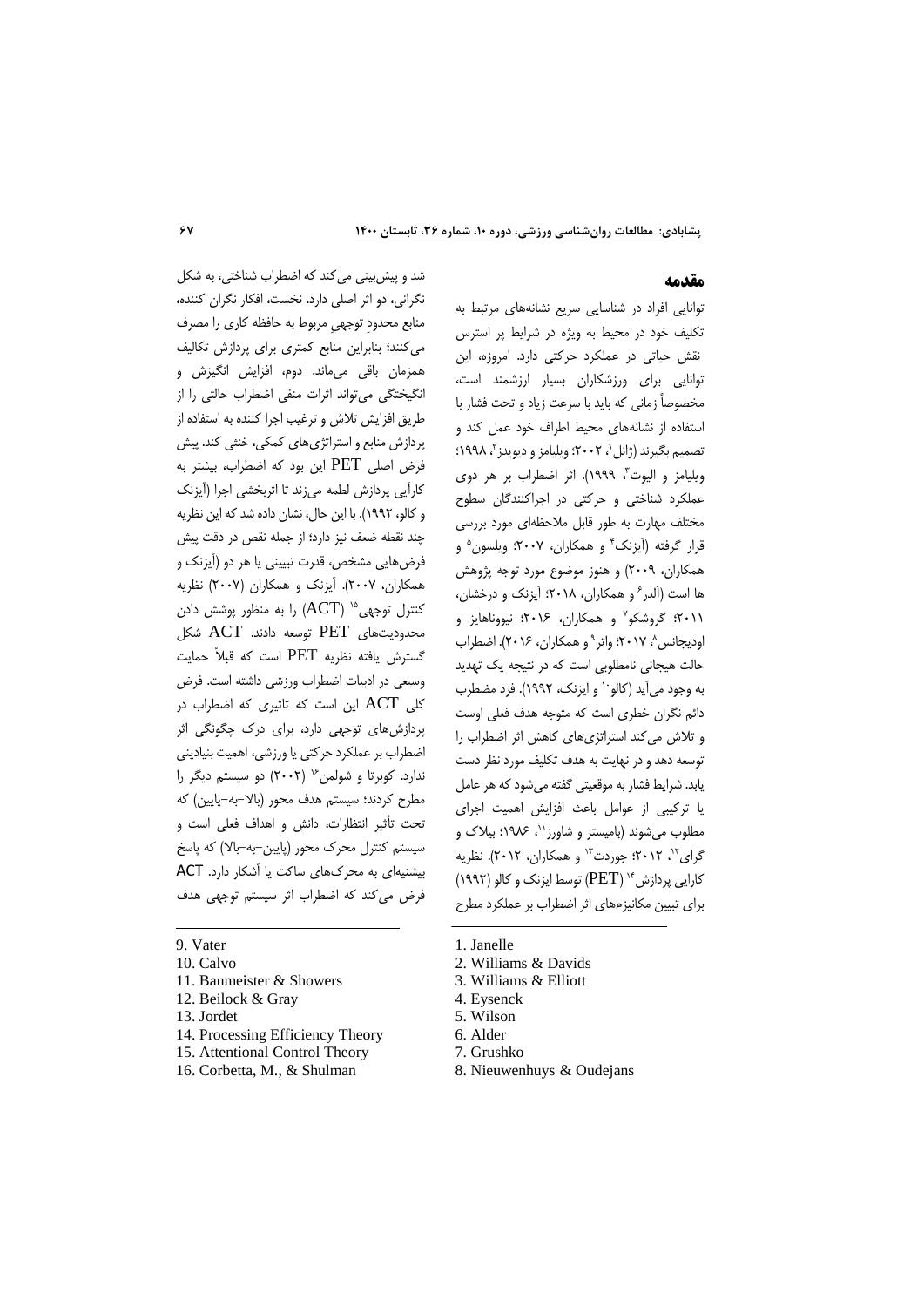محور را كاهش و اثر سيستم هدف محور را افزايش ميدهد. اين فرايند به كاهش كنترل توجه منجر مي- شود و نقص در كاركرد هاي بازداري و انتقال ايجاد ميكند. كاركرد بازداري شامل استفاده از كنترل توجهي در مسيرهاي مهاري براي جلو گيري از تخصص منابع توجه به محركها و پاسخ هاي غير مرتبط به تكليف میشود (فريدمن` و ماياک'، ۲۰۰۴؛ ماياک و همكاران، 2000( در حالي كه كاركرد انتقال به عنوان راه مثبتي براي انتقال تخصيص توجه به باقي محركهاي مرتبط به تكليف است (انصاري و همكاران، ٢٠٠٨). روي هم-رفته، هنگامي كه اثربخشي عملكرد به استفاده از استراتژيهاي جبراني مانند افزايش تالش يا كاهش منابع پردازشي منجر ميشود، ممكن است اضطراب بر اين اثربخشي اجرا آسيبي نزند )آيزنك و همكاران، 2007(. به طور تخصصي تر، ACT پيش بيني ميكند كه اضطراب توانايي بازداري پاسخهاي نادرست غالب و تحريك پذيري به حواس پرتي را كاهش ميدهد و به اجراي تكليف دوم در تكليف دوگانه آسيب ميزند و عملكرد سوئيچ بين تكليفها را نيز تضعيف مي كند.

ارزيابيهاي زيادي از ارتباط استرس و يا اضطراب بر عملكرد در زمينههاي ورزشي مورد پژوهش قرار گرفته است. با اين حال اخيراً مكانيزمهاي زيربنايي تغييرپذيري توجهي در اثر افزايش اضطراب را بررسي شده است(كازر<sup>»</sup> و همكاران، ۲۰۰۱). با ابداع اندازه-گيريهاي مستقيمتر از توجه بينايي كه داراي حالت تهاجمي كمتري هستند، پژوهشگران بررسي چگونگي اثرگذاري تغييرات توجه بينايي بر اثربخشي عملكرد و كارايي اجرا كنندگان مضطراب را آغاز كردهاند. يافته هاي ژانل و همكاران )1999( سازگاري بالقوه بين مفاهيم باريكي توجهي و پريشاني بيش از حد را نشان

1. Friedman

داده اند. افزايش اضطراب و انگيختگي استراتژي جستجويي را بر ميانگيزد كه مستلزم انتقال از نشانههاي كانوني به سمت نشانههاي محيطي است و اين به كاهش اثربخشي پاسخ منجر ميشود. ويلسون، واين و وود )2009( پيشبينيهاي نظريه ACT را در بافت ورزش با استفاده از پرتاب آزاد بسكتبال آزمايش كردند. آنها از  $\mathrm{QE}$  به عنوان يك شاخص هدف محور از كنترل توجه استفاده كردند و نشان دادند در شرايط پر تهديد مدت  $\mathrm{QE}$  كاهش مىيابد. مطالعات مشابه قبلي هم اثر اضطراب بر  $\mathrm{QE}$  را در تكاليف هدفگيري بررسی کرده بودند (بهان<sup>۲</sup> و ویلسون، ۲۰۰۸؛ ویکرز<sup>ه</sup> و ويليامز، 2007( و اين افت را در كنترل توجهي هدف محور مشاهده كرده بودند كه منجر به افت قابل مالحظهاي در اثربخشي اجرا ميشد )مثال،ً كاهش ميزان دقت پرتاب آزاد انجام شده). در موقعيتهاي كابردي نيز پژوهشها، توجه خاصي به اثرات اضطراب بر عملكرد ادراكي-شناختي داشتهاند. در برخي مطالعات، سنجههاي رفتاري شامل ثبت رفتار خيرگي سهم بيشتري داشته است.

رانزويک ً و همكاران (۲۰۱۸) نشان دادند كريكت بازان در شرايط اضطراب باال در حين پيشبيني، تعداد تثبيت بيشتر )به تعداد ناحيه بيشتر( با مدت كمتر اتخاذ مي- كنند اما اثرات آن فقط به سطح توجهي محدود است و اثري بر عملكرد ندارد. در مطالعه ويليامز و اليوت )1999( روي اضطراب، خبرگي و جستجوي بينايي كاراته كاران، نشان دادند كه پيش بيني افراد خبره در هر دو شرايط اضطراب باال و پايين، برتري دارد. در تعداد تثبيتها و مدت تثبيتها تفاوت معناداري بين دو گروه خبره و مبتدي ديده نشد اما اضطراب باعث افزايش تعداد تثبيتها شد. در حالي كه در پژوهش واتر،

4. Behan

- 5. Vickers
- 6. Runswick

<sup>2.</sup> Miyake

<sup>3.</sup> Causer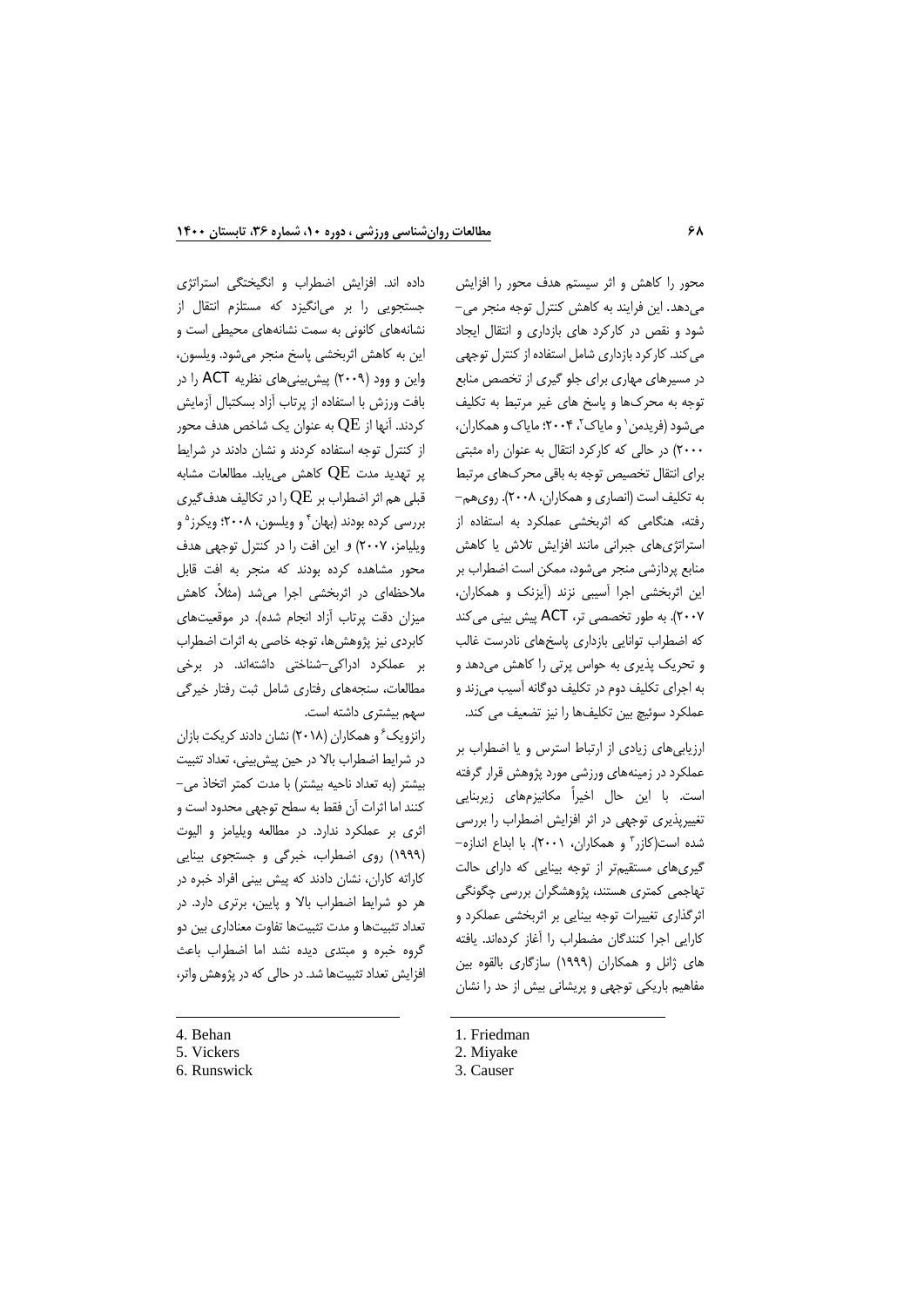شود زيرا منابع بيشتري صرف حفظ همان كيفيت عملكرد ميشوند. بنابراين، نشان داده شد كه اثربخشي عملكرد كمتر از كارايي پردازش آسيب ميبيند. براي مهار يك ضربه پنالتي به دليل فاصله كم توپ و با دروازه و سرعت باالي آن، ضروري است قبل از ضربه جهت توپ را با اطالعات در دسترس پيش بيني شود 3 )وود و همكاران، 2015(. مهمترين اطالعات در اين شرايط اطالعات از حركات بدن و قامت بازيكنان زننده ضربه پنالتي است (مورفي<sup>۴</sup> و همكاران، ۲۰۱۸: رانزويك و همكاران، 2018(. استفاده درست از اين اطالعات، بسته به تجربه دروازهبان و با كمك رفتارها*ی* جستجوی بینایی رخ میدهد (ساولسبرگ<sup>۵</sup> و همكاران، 2002(. رفتارهاي خيرگي دوازه بانها يكي از شاخصهاي حياتي است كه در حين مهار ضربه پنالتي تحت تأثير اضطراب حالتي-رقابتي قرار ميگيرد. كيم و لي ۶ (۲۰۰۶) شانه (در مرحله اوليه) و تنه و فاصله ياي تكيه و توپ (در مرحله ضربه) را به عنوان نواحي كليدي براي پيشبيني موفق معرفي كردند. ساولسبرگ و همكاران )2005( پاي تكيه را به عنوان مناطق مهم مورد توجه دوازهبانهاي خبره (نخبه) در حين پيشبيني مسير ضربه پنالتي در شرايط انسداد زماني تصوير گزارش كردند)ساولسبرگ و همكاران، 2005(. به دليل ماهيت تكيلف پيش بيني پنالتي، در شرايط واقعي دورازهبان به شدت دچار اضطراب ميشود و در شرايط اضطراب تمامي رفتارهاي خيرگي از جمله، تعداد تثبيتها، محل تثبيتها و غير ميتواند تحت تأثير قرار بگيرد. به عنوان نمونه در تكاليف ديگر نشان داده شد كه رفتار خيرگي شركتكنندگان در شرايط اضطراب با كاهش تعداد تثبيت و كاهش مدت تثبيت همراه مي- شود )ويلسون و همكاران، 2009؛ واين و ويلسون، 2011(. مطالعه حاضر با مطالعه ديدگاه ادراك-عمل

4. Murphy

 $\overline{a}$ 

روكا و ويليامز )2015( افزايش اضطراب منجر به افت اثربخشي عملكرد و تالش ذهني در هر دو گروه خبره و مبتدي شد اما دقت پاسخ تغييري نكرد. در افراد ماهر جستجوي بينايي تحت تأثير افزايش اضطراب با كاهش تعداد تثبيت مواجه شد. مطالعه پايراس` و همكارا*ن* )2014( تعداد تثبيت كمتر و مدت بيشتر براي هر تثبيت را در پيش بيني مسير پاس واليبال نشان دادند. طبق پژوهشها، با افزايش اضطراب، زمان صرف شدۀ كشف نشانههاي مرتبط و تمايز بين نشانههاي مرتبط و غير مرتبط نيز افزايش يافته و همزمان به افت عملكرد منجر ميشود. يكي از مالحضات مهم هنگام بررسي شاخصهاي رفتار خيرگي اين است كه محل خيرگي آشكار تا چه اندازه منعكس كنندۀ هدف توجه پنهان است. اگرچه اينكه رفتار خيرگي تا چه اندازه ميتواند به طور دقيق بازنمايي كننده توجه باشد، مورد سئوال است. با اين حال، پژوهش ها پيشنهاد مي كنند كه انتقال خيرگي از يك نقطه بدون انتقال توجه بسيار دشوار ُست (هندرسون <sup>۲</sup>، ۲۰۰۳). طبق پیش بینیهای نظریه PET، اجرا كننده )در پژوهش حاضر دروازهبان در حين مهار ضربه پنالتي) اگر دچار اضطراب شود، ضمن اينكه توجه او از تكليف اوليه منحرف و به سمت محركهاي غيرمرتبط و مخل حواس منحرف مي شود. نخست، اضطراب افكار نگران كنندهاي را ايجاد ميكند كه هدف را تهديد ميكند، حافظه كاري را مختل و دسترسي به منابع براي تكليف اوليه را كاهش ميشود. در نتيجه اضطراب، شرايط تكليف به يك تكليف دوگانه تبديل ميشود؛ به طوري كه افكار نگران كننده وارد رقابت براي توجه ميشوند. دوم، به منظور كمينه سازي اضطراب، انگيزش باال ميرود تا كيفيت عملكرد تكليف يا اثربخشي (دقت پاسخ/پيش بيني) ثابت بماند. افزايش تالش به كاهش كارايي منجر مي-

1. Piras

3. Wood

<sup>5.</sup> Savelsbergh

<sup>6.</sup> Kim & Lee

<sup>2.</sup> Henderson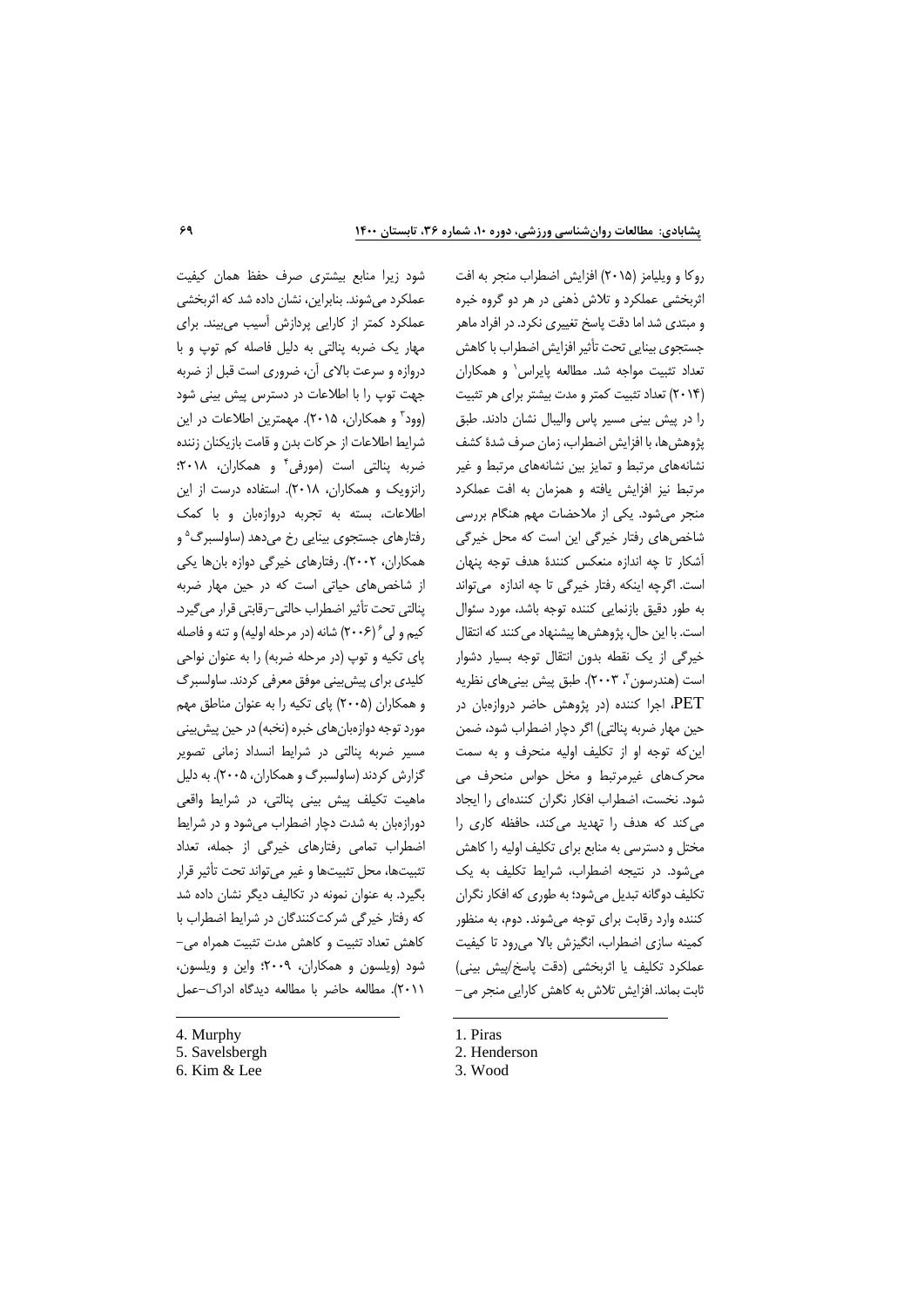انجام شده است، به طوري كه اطالعات در طول زمان كامل ميشوند و عمل به طور مداوم با اطالعات گردآوري شده جفت ميشود )ساولسبرگ و وندركمپ، 2000(. در اين پارادايم اطالعات به صورت مداوم ارائه مي شوند (به جاي ارائه بريده) و فرد پاسخ دهنده براي انتخاب درست تا آخرين لحظه فرصت دارد تا از جريان در حال تغيير اطالعات از دوره زماني آغازين تا اواخر ضربه پنالتي يعني، لحظه تماس پا-با-توپ استفاده كند 1 )مورگيا و همكاران، 2014(. پژوهشهاي مختلف رفتار جستجوي بينايي دروازهبان هاي خبره و مبتدي را مطالعه كردهاند (ساولسبرگ و همكاران، ۲۰۰۲، 2005(. پژوهش حاضر با ديدگاه ادراك عمل در پي بررسي تغييرات رفتارهاي خيرگي و دقت پيش بيني دروازهبانها تحت تأثير اضطراب حالتي-رقابتي و آزمون پيش بينيهاي نظريه ACT در دو سطح تبحر خبره و مبتدي در يك تكليف محرك-محور است.

# **روششناسي پژوهش شرکتکنندگان**

ده دروازهبان خبره )ميانگين سن 27/24±08/31 سال( شاغل در ليگ برتر استان تهران و 10 نفر مبتدي )ميانگين سن 24/65±06/37 سال( بدون سابقه فعاليت در ورزشهاي توپي، به صورت در دسترس براي شركت در پژوهش انتخاب شدند. ميانگن سابقه فعاليت دروازه بان هاي خبره 11/26±9/73 سال بود. شركت كنندگان نسبت به شرايط انجام تكليف و پيش بيني بر اساس كليپ ويدئويي بريده، فاقد تجربه بودند. تمامي شركت كنندگان از ديد طبيعي 20/20 برخوردار بودندو هيچ گونه مشكل بينايي نداشتند. آنها به صورت داوطلبانه در پژوهش حاضر حضور پيدا كردند.

دريافت نمودند و رضايت نامه كتبي براي شركت در پژوهش را امضا كردند. **ابزار**

توضيحات شفاهي درباره فرايند انجام پژوهش را

دستگاه ردياب چشم: براي گردآوري اطالعات بينايي، از دستگاه ردياب چشم پاپيل ساخت شركت Pupil آلمان، داراي دو دوربين ثبت حركات چشم در دو طرف عينك و يك دوربين جلو براي ثبت تصاوير محيط، استفاده شد. دستگاه كه با استفاده از اتصال  $\rm{USB}$  به لپ تاب متصل و با نرم افزار ضبط ) pupil capture )اجرا ميشود، اطالعات خيرگي را ضبط ميكند و قابليت ثبت و شمارش تعداد، مدت و محل تثبيت و قطر مردمك را با نرخ فريم 60 هرتز فراهم میكند. نرم افزار پخش (pupil player) امكان استخراج دادههاي خام و خروجي عددي اطالعات بينايي را فراهم ميكند. كاليبره دستگاه براساس دستورالعملهاي راهنما، به روش كاليبره صفحه در فضاي آزمون انجام گرفت.

ارزيابي اضطراب حالتي-رقابتي: اضطراب حالتي رقابتي با استفاده از پرسشنامه خودگزارشي پرسشنامۀ اضطراب حالتي–رقابتي (CSAI-2R) سنجيده شد كه در سه خرده مقياس اضطراب شناختي، اضطراب بدني و اعتماد به نفس اطالعات اضطراب رقابتي را كمى سازى مىكند (كاكس<sup>٬</sup> و همكاران، ۱۹۹۸؛ ريچارد" و كاكس، ٢٠٠٣). اين ابزار قبلاً در پژوهش– هاي اين حوزه استفاده شده است )واين و ويلسون و وود، 2009( و اعتبار نسخه فارسي آن به تأييد پژوهشگران رسيده است )مهرصفر و همكاران، 2016(. همچنين شاخص ديگر براي تالش شناختي و اضطراب حالتي، قطر مردمك در حين انجام تكليف بود كه با

3. Richard

<sup>1.</sup> Murgia

<sup>2.</sup> Cox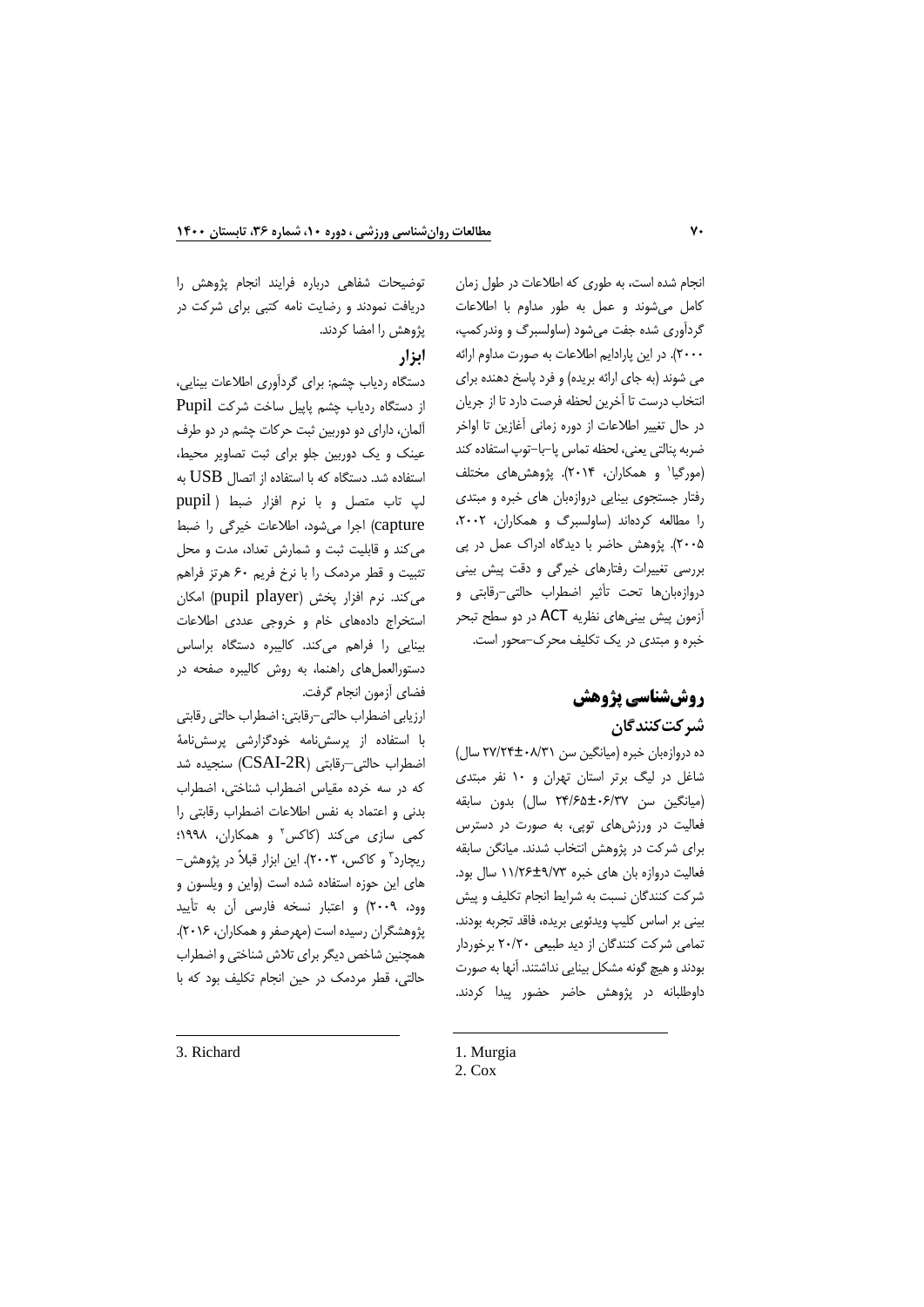استفاده از اطالعات دستگاه ردياب چشم به عنوان شاخص فيزيولوژيك اضطراب فراهم ميشد. تهيه كليپها: براي تهيه كليپها نيز از دوربين كَنون با كيفيت فيلم برداري HD و قابليت ثبت تصوير با اندازه 1080p، ساخت ژاپن استفاده شد كه در ارتفاع 1.77 وسط دروازه نصب و فيلم بازيكنان را در حين زدن ضربه پنالتي از نماي روبرو ضبط ميكرد. ضربات پنالتي در دورازهاي با اندازه واقعي )7/32×2/43( و در زمين چمن فوتبال دانشگاه تهران، توسط چهار بازيكن خبرهاي كه در زمان اجراي پژوهش، در يكي از تيمهاي ليگ برتر تهران مشغول فعاليت بودند، انجام شد. دروازه با استفاده از عالئم توري در كناره ديركهاي عمودي در دو طرف، به شش ناحيه به ابعاد 81 ×150 cm

تقسيم شد و بازيكنان زننده ضربه پنالتي به يكي ازين نواحي ضربه مي زدند )ساولسبرگ و همكاران، 2002؛ 2005(. در نهايت از ميان كليپ هاي تهيه شد 30 ضربه (هر ناحيه پنج ضربه) بر اساس كيفيت ضربه انتخاب و با استفاده از نرم افزار اديوس، از لحظه حركت براي زدن ضربه تا يك فريم قبل از تماس پا با توپ، تصوير مسدود و كليپ ها به ترتيب تصادفي از 1 تا 30 شماره گذاري شدند و با فاصله هاي استراحت پنج ثانيهاي در يك كليپ كامل قرار گرفتند. يك دستگاه پروژكتور تصاوير را در اندازه واقعي روي يك صفحه )با ابعاد ٢/٣٠ متر) منعكس مي كرد و شركت كنندگان در فاصله سه متري در حالت نشسته رو صفحه نمايش كليپ را مشاهده ميكردند )ساولسبرگ و همكاران،  $7.76$  ،  $2.7$ 

**تصوير .1 الف(چهار فريم از کليپهاي نمايش داده شده )شمارش معكوس تا آخرين فريم-**



**لحظه تماس پا با توپ(، ب(اطالعات ثبت شده از دستگاه ردياب چشم با نرم افزار Pupil در مرحله شروع حرکت به سمت توپ و ج( لحظه تماس پا با توپ**

## **روند اجراي پژوهش**

بعد از معرفي و حضور شركت كنندگان در محل آزمون، توضيحات شفاهي راجع به پژوهش ارائه شد. آنها فرم- هاي رضايت نامه كتبي را مطالعه و امضاء كردند. با

كليپها و فرايند اجراي آزمونهاي پژوهش آشنا شدند. سپس پرسشنامه اضطراب قبل از اجراي آزمون اول تكميل شد. سپس دستگاه رديابي بينايي روي چشم آنها نصب و فرايند كاليبره آن انجام گرفت. در ادامه جهت آشنايي چند كليپ ضربه پنالتي مشابه با كليپ-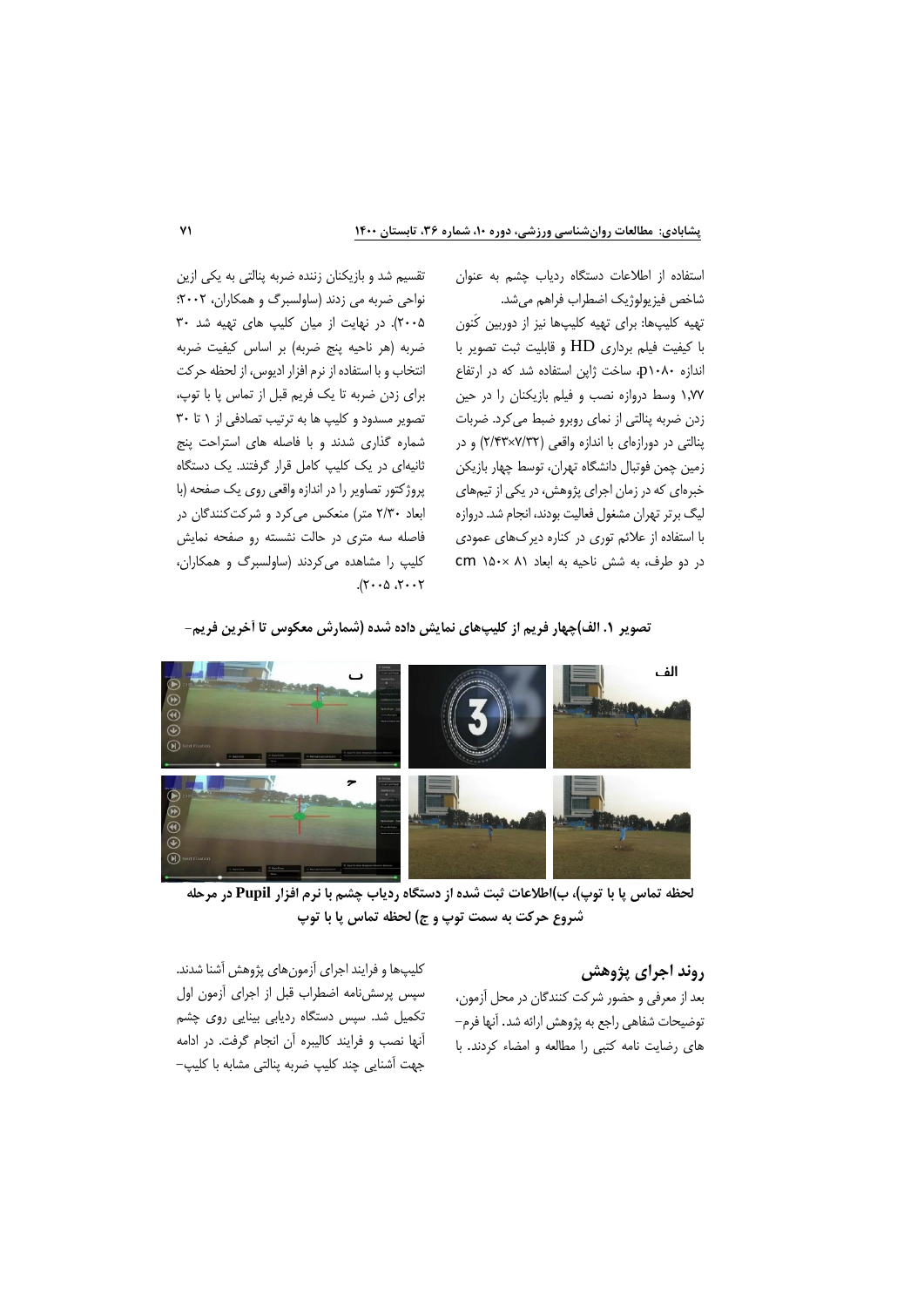هاي آزمون كه در لحظه تماس پا با توپ تصوير مسدود شده بود را مشاهده كردند و با استفاده كليدهاي كيبورد پاسخ درست را انتخاب كردند. شركتكنندگان به صورت همتراز شده آزمون شرايط عادي و شرايط اضطراب را اجرا ميكردند. آزمون شامل شامل پخش 30 كليپ مسدود شدۀ ضربه پنالتي بود و بايد بعد از پخش هر كليپ بالفاصله پيش بيني خود را از مقصد ضربه با استفاده از كيبورد اعالم ميكردند. تعداد تثبيت، مدت هر تثبيت، مدت آخرين تثبيت و قطر مردمكها در خروجي نرم افزار پخش پاپيل و محل تثبيت با مراجعه به ويدئوي ثبت شده با دروبين محيط و به كمك افزونههاي نرم افزار تعين و مقادير نهايي وارد تحليل آماري ميشدند. طبق منابع، تثبيت ماندن مردمك در دامنه 3 درجه از زاويه بينايي، به مدت حداقل 100 ميلي ثانيه در نظر گرفته شد )ويلسون و همكاران، 2009(. در آزمون شرايط عادي به شركت كنندگان گفته ميشد كه نمرات آنها با ديگر شركت كنندگان مقايسه نميشود و بازخوردي نيز ارائه نميشد )ويليامز و همكاران، 2002(. براي ايجاد فشار يك سناريو طراحي شده و به شركت كنندگان اعالم شد كه نمرات آنها با شركت كنندگان ديگر مقايسه شده و همچنين توسط يك مربي دروازهباني نيز ارزيابي مي- شوند. علاوه بر اين، با استفاده از بازخورد غلط\ نمرات آنها كمتر از نمره حقيقي آنها و همچنين كمتر از ديگر شركت كنندگان به آنها اعلام ميشد (واتر، ٢٠٠١۵).

براي نفرات برتر در ميزان پيشبيني موفق در شرايط فشار جايزه تعيين شد و قبل از شروع آزمون به آنها اعالم ميشد. بعد از اعالم موارد ذكر شده و قبل از شروع آزمون، پرسشنامه اضطراب حالتي-رقابتي توسط شركت كنندگان تكميل شد.

## **تحليل آماري**

بعد از اكتشاف و اطمينان از طبيعي بودن توزيع دادهها، آزمون تحليل واريانس مركب 2 )سطح تبحر: خبره و مبتدي) × ٢ (مرحله اندازه گيري: شرايط عادي-شرايط فشار( به عمل آمد. براي مقايسه تفكيكي گروه ها و مراحل اندازه گيري نيز از آمون ها t همبسته و مستقل استفاده شد. تمامي تحليلها با نسخه 21 نرم افزار SPSS در سطح آلفاي 0/05 انجام شد.

## **يافته ها**

تحليل نتايج ثبتشده براي پيشبيني نشان داد، تمامي شركت كنندگان بيش از احتمال شانس )50%( جهت ضربه (چپ/راست) را به درستي تشخيص دادند، در پيش بيني دقيقي محل ضربه يا به عبارتي مهار پنالتي، فقط يك مورد در گروه مبتدي از سطح شانس )16/%50( كمتر سطح شانس تخمين زد و ساير شركت كنندگان از پيش بيني مبتني بر احتمال نمره بهتري داشتند. پيش بيني ارتفاع ضربه به دليل همبستگي بسيار زياد با داده هاي پيش بيني دقيق از تحليل حذف شد و تحليل داده با داده هاي شاخص پيشبيني جهت و پيش بيني دقيق محل ضره (مهار) انجام شد.

<sup>1.</sup> False Feedback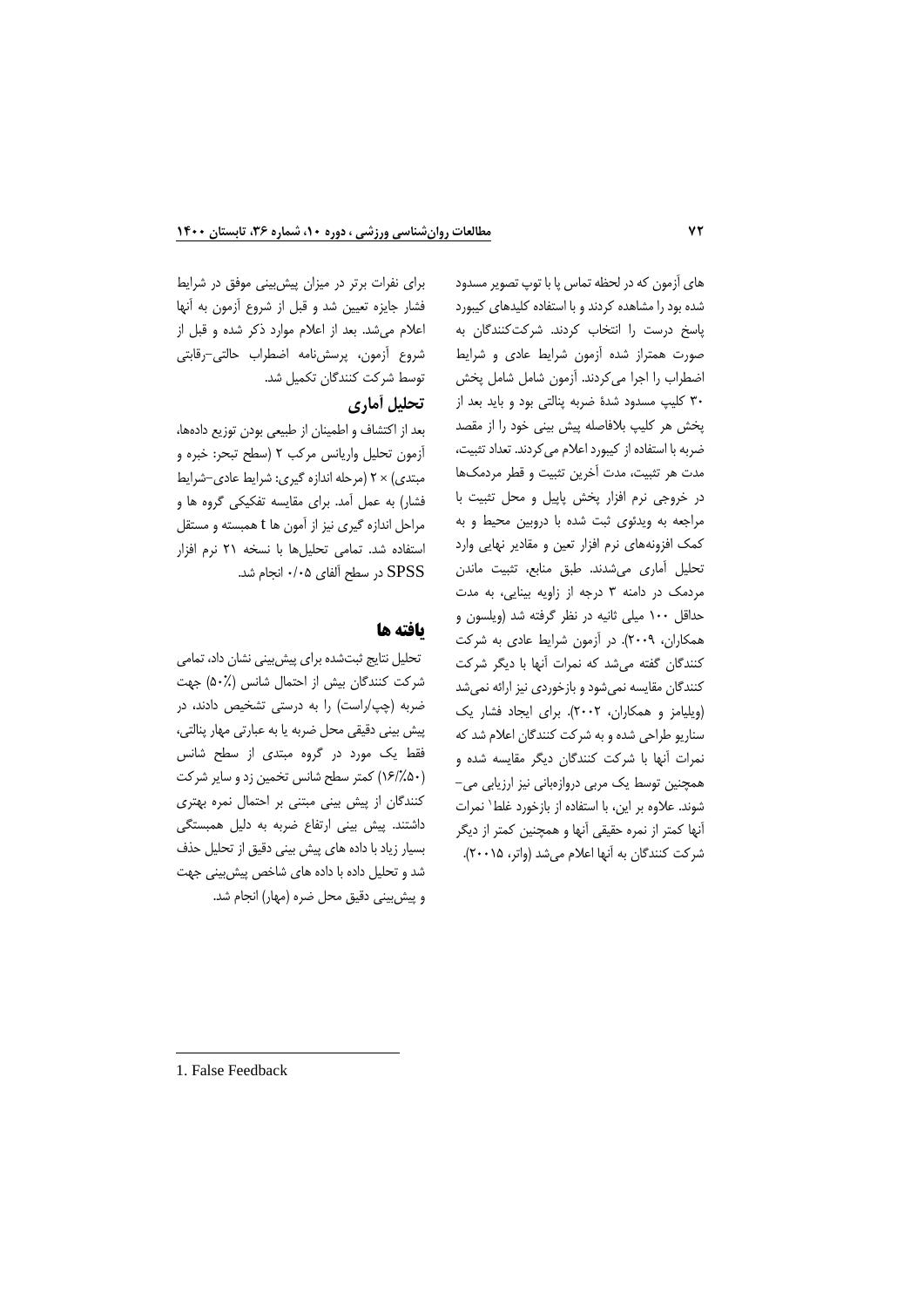در تحليل واريانس چندمتغيري، برونداد اثر اصلي سطح مهارت نشان داد گروه خبره مطابق انتظار دقت باالتري نسبت به گروه مبتدي در پيش بيني ضربات  $P = \cdot$ بنالتی داشتند  $\eta^2 P = \cdot / \tau$  ،  $\eta^2 P = \cdot / \tau$ 6/575،=)1(F). آنها همچنين در پيش بيني جهت  $\cdot$  شربه (چپ/راست) نيز موفقتر بودند (۴۲ $^2$ =۰/۴۲ $^2$ 0/00=(1)(+1)F(1)=1۳/۴۲۶، P=- $\cdot/\cdot\cdot$ . تحليل بين گروهي داده. هاي خيرگي نشان داد روي هم رفته تعداد تثبيتهاي گروه خبره كمتر )0/41=p2η ، 0/00=P 7/535،=)1(F)، و مدت تثبيت آنها بيشتر )0/29 -د. تحليل داده (F(۱)=۱۲/۵۹۶، P=۰/۰۲ ،η2p=

| شرايط فشار                                                 | شرايط عادي                                                 | گروه  | متغير               |
|------------------------------------------------------------|------------------------------------------------------------|-------|---------------------|
| 19/17±17/41                                                | $97/9 \pm 9/7$                                             | خبره  |                     |
| ar/1V±۶/۴1                                                 | 55/1000/55                                                 | مبتدى | پیش <i>بینی</i> جهت |
| $\Upsilon(\gamma)$                                         | TA/AIA/.Y                                                  | خبره  | پیش بینے دقیق       |
| P1/17±9/09                                                 | TQ/9±11/44                                                 | مبتدى |                     |
| $\Delta/\left(\frac{1}{2}\right)/\left(\frac{1}{2}\right)$ | $\Delta/\left(\frac{1}{2}\right)/\left(\frac{1}{2}\right)$ | خبر ہ | تعداد تثىت          |
| $Y/\iota$ $\pm \iota$ /9 $\Lambda$                         | $5/1$ +./۴۳                                                | مبتدى |                     |
| FTT/110±1FT/TVQ                                            | PPV/100+10F/9PA                                            | خبر ہ | مدت تثبيت (ms)      |
| $190/977 \pm 110/17$ .                                     | TYQ/1 - A±1 - A/ATQ                                        | مبتدى |                     |

**جدول -1 اندازه هاي متغيرهاي وابسته در مراحل اندازه گيري )تعداد=10(**

ها براي بررسي تأثير شرايط فشار، آزمون t همبسته نشان داد تغييرت اضطراب شناختي دو گروه در از شرايط عادي به شرايط فشار با تغييرات معناداري همراه  $P = \cdot / \cdot r$  : مبتدى: 0/03=(٩)؛ مبتدى: 0/03=(9) 3/651،=)9(t). ميزان تالش شناختي دو گروه نيز با اندازه قطر مردمك ارزيابي شد كه نشان داد تغيير در هر دو گروه معنادار بوده است )خبره: 0/00=P .t(٩)=٢/٩١٢، P=٠/٠١، 2=1). عليرغم اندازه اثر متفاوت، ميزان تالش شناختي هر دو گروه با افزايش معناداري مواجه شد.



**شكل -1 نمرات دقت پيش بينی در دو سطح تبحر و دو شرايط آزمون**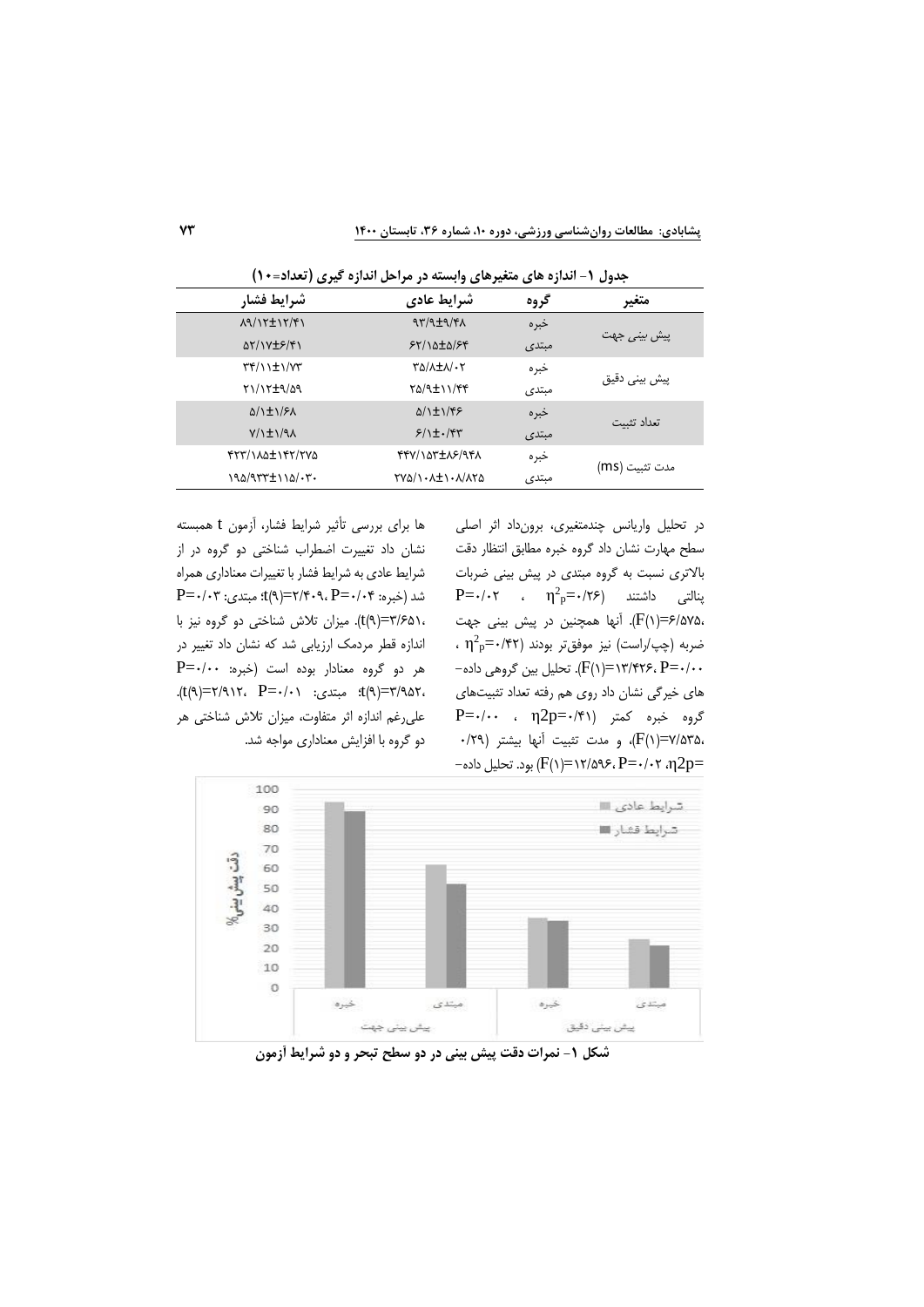تحليل واريانس مركب نشان داد اثر اصلي شرايط فشار  $P = \cdot / \cdot \cdot$  ,  $\eta 2p = \cdot / \cdot$ بر دقت پیش بینی ( 15/465،=)1(F)، و پيش بيني جهت ضربه )0/45 ابر ۲۴/۶۹۱، P=۰/۰۰ ، $\mathbb{F}(\mathsf{I}) = \mathsf{I}(\mathsf{I})/F$  معنادار است. اثر تعاملي سطح تبحر و شرايط فشار بر دقت پيش بيني )0/03=P 5/1505،(=1)F)، و پيش بيني جهت )0/02=P 6/480،(=1)F )معنادار بود؛ به اين معنا كه تغييرات ايجاد شده در اثر اضطراب در دو گروه متفاوت بوده است. تحليل تفكيكي دادهها با استفاده از آمون t همبسته نشان داد تغييرات ايجاد شده فقط درگروه  $P = \cdot / \cdot$ ۰ مبتدى معنادار است (دقت پيش بيني: 5/513،=)9(t؛ پيشبيني جهت ضربه: 0/00=P 3/501،=)9(t؛(. تحليل واريانس مركب نشان داد اثر اصلي شرايط فشار بر مدت تثبيت )0/46=p2η ، 0/07/06/0 $\langle F(\lambda) = \lambda \lambda$ /15/46 تثبيت)، و تعداد تثبيت، معنادار (F(۱)=۱۴/۶۹۱، P=۰/۰۰ ، η2p=۰/۴۵ است. اثر تعاملي سطح تبحر و شرايط فشار بر مدت تثبيت (P=٠/٠۶، F(١)=۴/٣۵۵، P=٠/٠۶م، معنادار نبود؛ به اين معنا كه (۲/۱۹+(F )معنادار  $(F(\lambda)^{\equiv \nu})/\lambda$ تغييرات هر دو گروه براي متغيرهاي خيرگي تحت شرايط عادي و شرايط فشار مشابه بود.

#### **بحث**

هدف پژوهش حاضر بررسي اثرات شرايط فشار و اضطراب در يك تكليف ادراكي ورزشي بود تا پيش بيني هاي نظريه PET و ACT در گروههاي داراي تجربه متفاوت نيز مورد بررسي قرار بگيرد. عملكرد دو گروه خبره و مبتدي تحت شرايط عادي و شرايط فشار در پيش بيني ضربه پنالتي با كمك پارادايم انسداد زماني رويداد مورد آزمون قرار گرفت. تحليل دادههاي پرسشنامه نشان داد گروه مبتدي بيش از گروه خبره تحت تأثير عوامل استرسزا قرار گرفتهاند و افزايش اضطراب شناختي در گروه مبتدي بيشتر بوده است. اما دادههاي اندازه مردمك در شرايط فشار نشان ميدهد

 $P = \cdot / \cdot$  3/4/07=(1)  $t(9) = r/9 \Delta Y$ ،  $P = \cdot / \cdot$  3/4/07 2/912،=)9(t )هر دو گروه از نظر فيزيولوژيك تحت تأثير عوامل اضطراب قرار گرفته و تالش توجهي خود را براي عملكرد موفقيت آميز در تشخيص مسير ضربات پنالتي افزايش دادهاندكه اين امر به نوعي مي- تواند تأييد كننده اعتبار مداخله اضطراب باشد )واتر و همكاران، 2016(. تحليلهاي همچنين نشان داد كه متوسطِ تعداد تثبيتهاي هر دو گروه در شرايط فشار نسبت به شرايط عادي افزايش يافت و ميانگين مدت هر تثبيت نيز كاهش يافت. مشابه با مطالعه بهان و ويلسون )2008( اين كاهش در مدت تثبيتها به نوعي نقصي در كنترل توجه است. كاهش مدت تثبيت در شرايط اضطراب/فشار منعكس كننده اخالل ايجاد شده به وسيله اضطراب/نگراني است كه به نظر ميرسد از طريق افزايش نفوذ سيستم توجهي محرك محور است )كوبرتا و شولمن، 2002(. شاهد تأييد كنندهاي ديگر براي اين مسئله افزايش تعداد تثبيتها است )قطعاً با افزايش حركات غير متمركز چشم همراه بوده است) كه به جاي اينكه تثبيت در يك ناحيه مهم ثابت بماند، شركت كنندگان خيرگي خود را به ناحيههاي مختلف هدايت ميكنند كه تبعاً دورههاي كوتاهتري دارد )آلدر و همكاران، 2014(. طبق پيشبيني PET زماني تكليف روي حافظه كاري فشاري نميآورد، اضطراب نبايد منجر به افت عملكرد شود. اجرا كننده بايد بتواند، از طريق تخصيص بيشتر منابع توجهي و يا اتخاذ استراتژي پرداز مؤثرتر، اثرات منفي بالقوي اضطراب را جبران كند. در اين حالت، كارايي پردازش كاهش مي- يابد اما نبايد تغييري در پيامد عملكرد ايجاد شود. در مقابل اگر تكليف بار سنگيني بر حافظه كاري اعمال كند، اضطراب زياد هم روي كارايي پردازش و هم روي عملكرد تأثير منفي خواهد داشت )آيزنك و همكاران، 2007(. اين تغييرات در راستاي پيش بينيهاي ACT است كه بيان ميكند، كارايي عملكرد )تالش ذهني بيشتر و كاهش مدت تثبيت ها( در شرايط فشار كاهش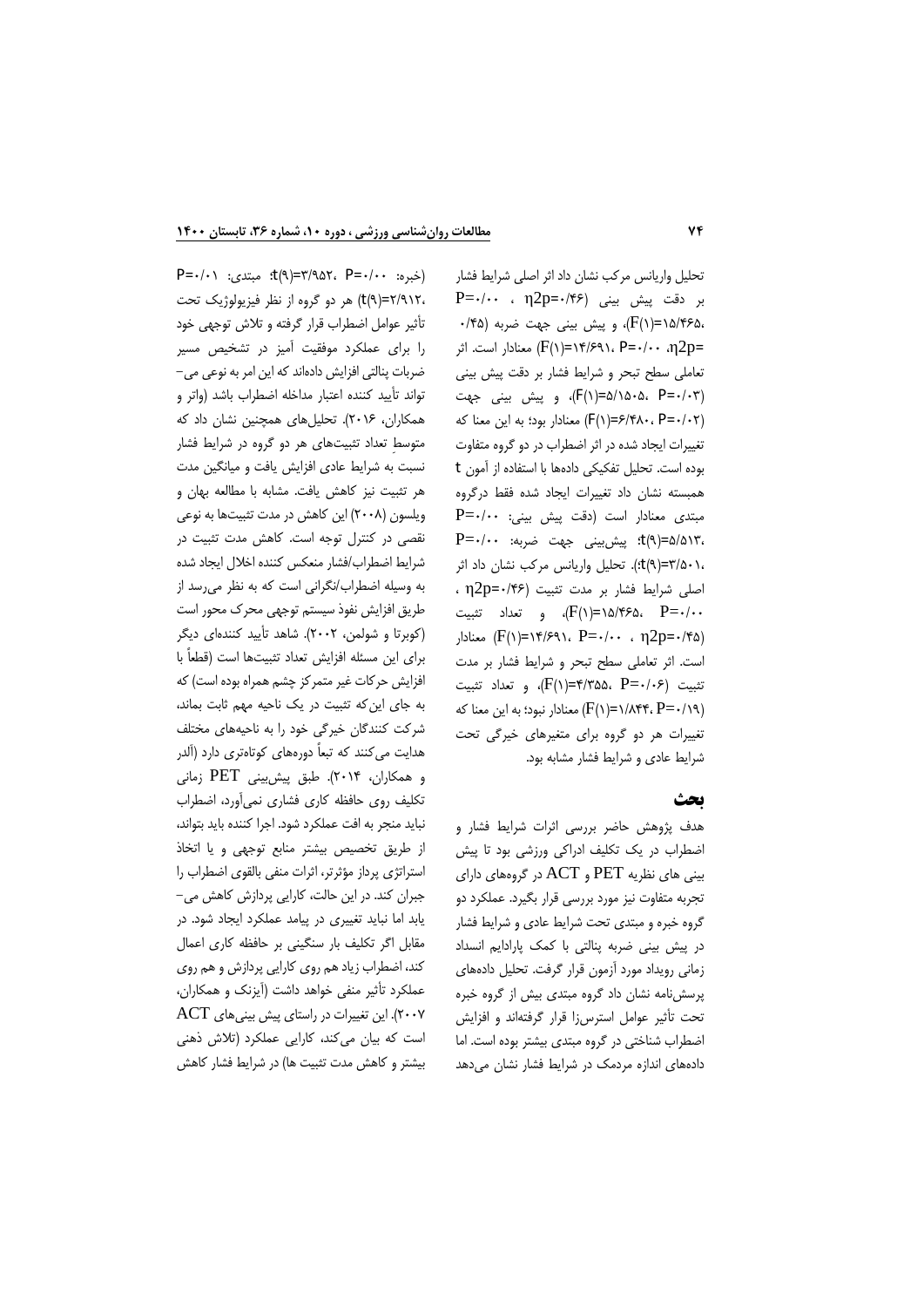مييابد در حالي كه الزاماً اثر بخشي عملكرد (دقت پيش بيني) تغيير نميكند. مطالعه حاضر در پي آزمون اين فرضيه در تكليفي بود كه بيشتر مستعد استفاده از سيستم توجهي محرك-محور است و از تكليف انسداد زماني استفاده ميكند تا قبل از اجرا نحوه استفاده از اطالعات بينايي محيط اجرا كننده بينشي را فراهم كند )كوبرتا و شولمن، 2002( با تركيبي از عوامل )شرايط رقابتي، بازخورد غلط و تعيين جايزه( اضطراب در شركت كنندگان افزايش يافت. تفاوت عملكرد در شرايط فشار، وضعيت مشابهي در مطالعه ويلسون و همكاران )2009( در كنترل توجهي در ارتباط با پيش بيني نظريه كنترل توجهي )ACT، آيزنك و همكاران، )2007( مطرح شده بود. وجود منابع توجه زياد در بدن بازيكن زننده ضربه، كه ميتواند توجه بينايي دروازه- بانها را جلب كند و باعث جلوگيري از دقت در تثبيت هدفمند خيرگي آنها روي AOI هاي مشخص شود )ويلسون و همكاران، 2009(. راجع به همراستايي يافتههاي حاضر با پژوهش هاي، كازر و همكاران، 2011؛ ويلسون و همكاران، 2009؛ مي توان گفت، هم ACT و هم PET تأكيد دارند كه اضطراب/فشار اثر بيشتري بر كارايي پردازش دارند تا بر اثربخشي عملكرد. بنابراين، از نظر تئوري، كاهش كارايي عملكرد ناشي از مختل شدن كاركرد بازداري مجري مركزي الزاماً به افت عملكرد منجر نميشود )آيزنك و همكاران، 2007؛ آيزنك و درخشان، 2011(. اين مسئله در مورد گروه خبره صادق بود و اين گروه در شرايط فشار با افت دقت پيشبيني مواجه نشدند اما در گروه مبتدي افت معنادراي در دقت پيشبيني مشاهده شد. اين پيش بيني نظريه  $\rm{ACT}$  در مطالعه حاضر (براي دورازه بان هاي خبره) تأييد شد و اما در گروه مبتدي شرايط به گونهاي ديگر بود. اختصاصاً نمره آنها در پيش بيني ضربه پنالتي، به تبع از كاهش كيفيت رفتارهاي

خيرگي (افت كارايي پردازش) نيز با كاهش قابل مالحظهاي همراه بود. تفسير اين بخش از يافتهها در راستاي نظريه كنترل توجهي، مقداري سخت است، زيرا بر خالف پيش بيني نظريه مذكور، گروه مبتدي هم با افت كارايي پردازش مواجه شدند و هم افت اثربخشي عملكرد )آيزنك و همكاران، 2007؛ واتر و همكاران، 2015؛ ويلسون، 2008( كه با اين نظريه در تضاد است. شايد تبين منطقيتر، براي افت عملكرد گروه مبتدي تحت شرايط فشار و تغييرات رفتار خيرگي در موقعيت استرسزا فرضيههاي باريكي ادراكي و نظريه بهرهداري از نشانهها باشد. به نوعي مركزي شدن خيرگي ميتواند بر اساس فرضيه بهره برداري از 1 نشانه ايستر-بروك )1959( باشد كه پيشنهاد ميكند افزايش انگيختگي، دامنه توجه بينايي را باريك ميكند و دامنۀ نشانههاي مرتبط مورد استفاده را محدود مي- كند. به نوعي ممكن است تحت شرايط اضطراب، دروازهبان به جاي تمركز توجه بينايي خود به نقاطي كه از اهميت استراتژيك برخوردار هستند به نقاطي توجه داشته باشد كه در تشخيص جهت ضربه حاوي اطالعات باارزشي نيستند، در نتيجه ميزان وقتي كه رو قسمتهاي ارزشمندتر اختصاص مييابد، كم ميشود )رانزويك و همكاران، 2018؛ واتر و همكاران، 2015؛ويلسون و همكاران، 2009( و متعاقب آن در تشخيص درست هدف ضربه با خطاي بيشتري مواجه ميشود كه در اطالعات مربوط به عملكرد آنها در پيشبيني جهت و ارتفاع ضربهها قابل مالحظه بود. به طور كلي در مطالعه حاضر، اثر شرايط فشار/اضطراب تابع مستقيم سطح تبحر بود. خبرهها بيشتر زمان خيرگي خود را در نواحي بااهميت بيشتر صرف كردند و با افزايش اضطراب عليرغم اينكه شاخصهاي خيرگي تحت تأثير قرار گرفت اما مانند گروه مبتدي تأثير كاهندهاي بر عملكرد آن در دقت پيشبيني

<sup>1.</sup> Easterbrook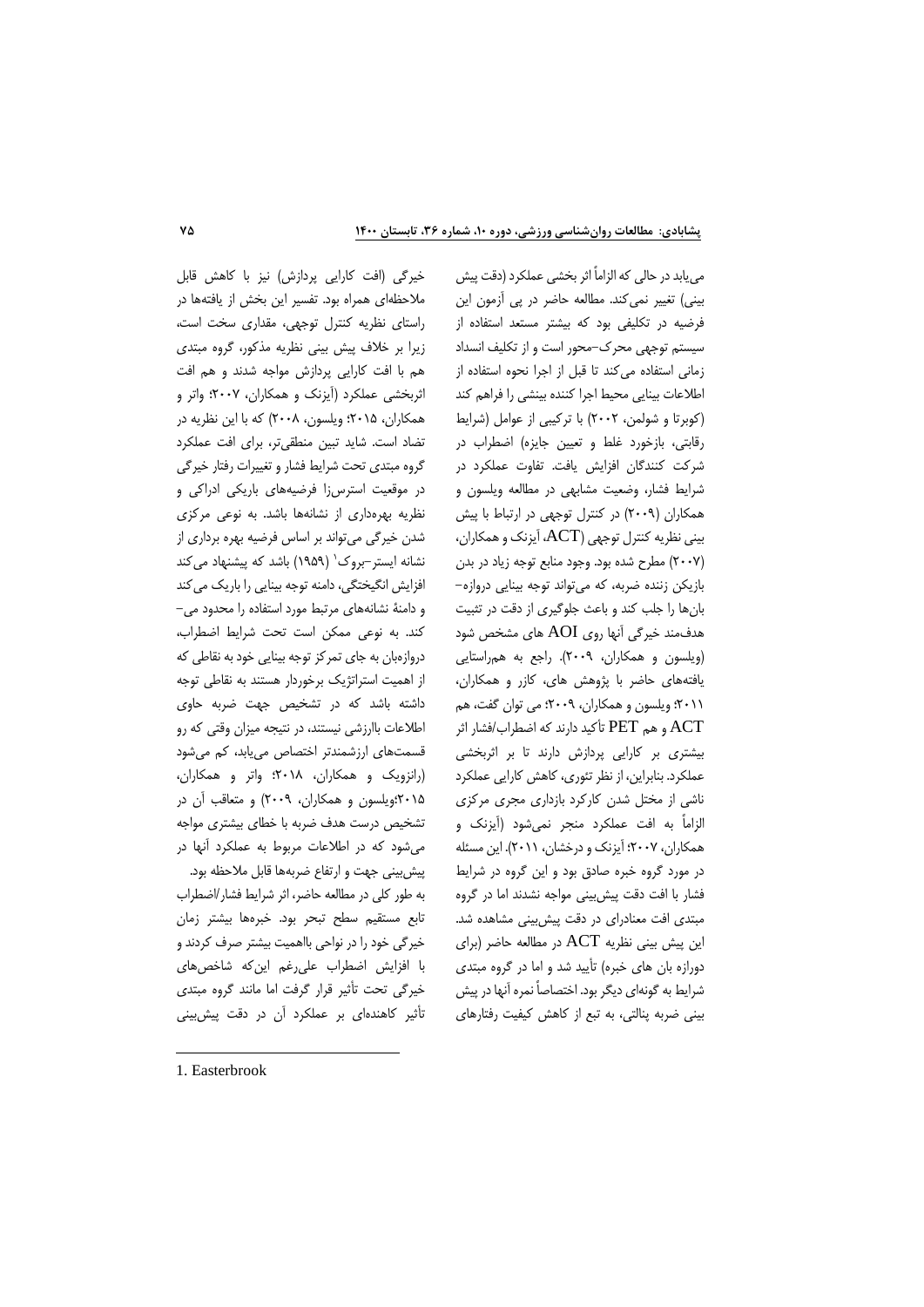نداشت. در اين مطالعه نحوه حركت نقطه خيرگي روي صفحه اندازه گيري نشد كه ميتواند روشنگر نكات جديدي درباره تغيير مسير سريع خيرگي در شرايط فشار باشد و پيشنهاد ميشود به عنوان يك متغيير در مطالعات بعدي تحت كنترل و بررسي قرار گيرد. كاهش مدت هر تثبيت و افزايش تعداد تثبيتها به معني تغيير پذيري بيشتر حركات چشم در طي انجام تكليف است كه اگر نرم افزارها بتوانند شاخصهايي مانند ساكاد و حركات دريف چشم را ثبت كنند شايد بتوان با دقت بيشتري راجع به چگونگي حركات چشم اظهار نظر كرد. يكي از محدوديتهاي مطالعه حاضر، اين بود كه از شركت كنندگان خواسته نشد كه تغييرات بالقوه ميزان اضطراب/نگراني خود را در مدتهاي طوالني- تري گزارش كنند. اگر چه دادههاي قطر مردمك در طول تمام كوششها ميانگين گرفته شد كه منعكس

كننده تغيير در اضطراب و افزايش تلاش شناختي آنها است (ويلسون و اسميت`، ۲۰۰۷). به طور كلي شرايط پر فشار در پيش بيني ضربه پنالتي قبل از نواخته شدن ضربه، اثربخشي و كارايي پردازش را تحت تأثير قرار ميدهد به طوري كه هم افراد مبتدي و هم افراد خبره تحت تأثير اين مسئله قرار گرفتند. پيش بيني هاي نظريه ACT براي گروه خبره با كاهش كارايي پردازش و عدم تغير عملكرد حمايت شد اما در گروه مبتدي نياز به بررسي بيشتر و دقيق تر است. يافتهها، تفاوتهاي خبرگي را در اثرات اضطراب آشكار ساخت، افراد خبره به دليل اين كه توانايي هاي بازشناسي الگوي بهتري نسبت به افراد مبتدي دارند، عليرغم تغييرات كاهنده در شاخصهاي خيرگي، اضطراب آسيب كمي به عملكرد آنها زد.

## **منابع**

1. Alder, D. B., Ford, P. R., Causer, J., & Williams, A. M. (2018). The effect of anxiety on anticipation, allocation of attentional resources, and visual search behaviours. *Human movement science*, 61, 81-89. [https://doi.org/10.1016/j.humov.2018.0](https://doi.org/10.1016/j.humov.2018.07.002) [7.002](https://doi.org/10.1016/j.humov.2018.07.002)

2. Alder, D., Ford, P. R., Causer, J., & Williams, A. M. (2014). The coupling between gaze behavior and opponent kinematics during anticipation of badminton shots. *Human movement science*, 37, 167-179. [https://doi.org/10.1016/j.humov.2014.0](https://doi.org/10.1016/j.humov.2014.07.002) [7.002](https://doi.org/10.1016/j.humov.2014.07.002)

3. [Ansari, T. L., Derakshan, N., &](https://link.springer.com/article/10.3758/CABN.8.3.229)  [Richards, A. \(2008\). Effects of anxiety](https://link.springer.com/article/10.3758/CABN.8.3.229)  [on task switching: Evidence from the](https://link.springer.com/article/10.3758/CABN.8.3.229)  [mixed anti-saccade task.](https://link.springer.com/article/10.3758/CABN.8.3.229) *Cognitive, [Affective and Behavioral Neuroscience,](https://link.springer.com/article/10.3758/CABN.8.3.229)* [8\(3\), 229-238](https://link.springer.com/article/10.3758/CABN.8.3.229)*.*

- 4. Baumeister, R. F., & Showers, C. J. (1986). A review of paradoxical performance effects: Choking under pressure in sports and mental tests. *European Journal of Social Psychology*, [https://doi.org/10.1002/ejsp.24201604](https://doi.org/10.1002/ejsp.2420160405) [05](https://doi.org/10.1002/ejsp.2420160405)
- 5. Behan, M., & Wilson, M. (2008). State anxiety and visual attention: The role of the quiet eye period in aiming to a far target. *Journal of Sports Sciences*, 26(2), 207–215. [https://doi.org/10.1080/026404107014](https://doi.org/10.1080/02640410701446919) [46919](https://doi.org/10.1080/02640410701446919)
- 6. Beilock, S. L., & Gray, R. (2012). Why Do Athletes Choke Under Pressure? In *Handbook of Sport Psychology:* Third **Edition** [https://doi.org/10.1002/978111827001](https://doi.org/10.1002/9781118270011.ch19) [1.ch19](https://doi.org/10.1002/9781118270011.ch19)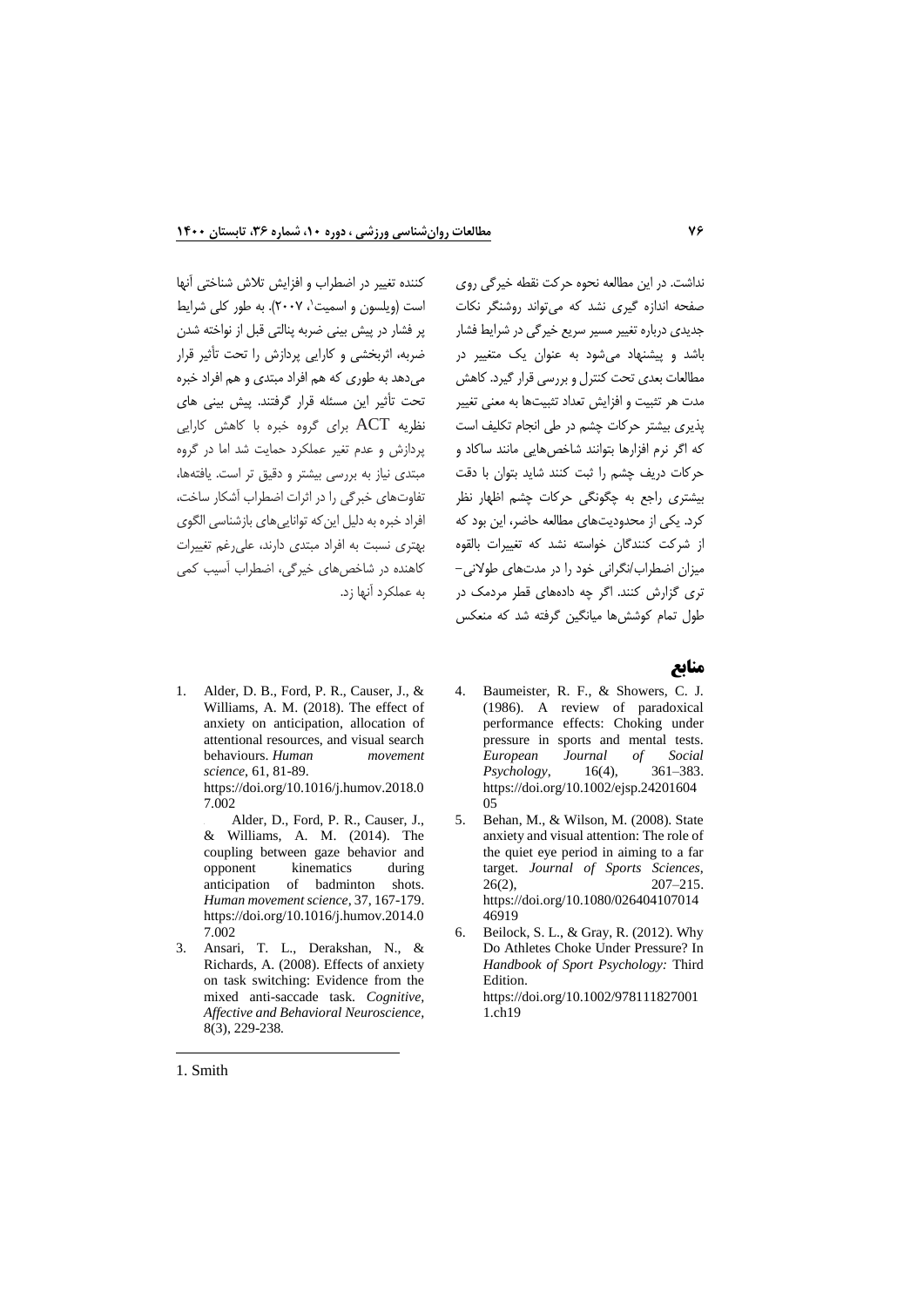- 7. Eysenck, M. W., & Calvo, M. G. (1992). Anxiety and performance: The processing efficiency theory. *Cognition & Emotion*, 6(6), 409-434 [https://doi.org/10.1080/026999392084](https://doi.org/10.1080/02699939208409696) [09696](https://doi.org/10.1080/02699939208409696)
- 8. Causer, J., Holmes, P. S., Smith, N. C., & Williams, A. M. (2011). Anxiety, Movement Kinematics, and Visual Attention in Elite-Level Performers. *Emotion.* 11(3), 595–602. [https://psycnet.apa.org/doi/10.1037/a0](https://psycnet.apa.org/doi/10.1037/a0023225) [023225](https://psycnet.apa.org/doi/10.1037/a0023225)
- 9. [Corbetta, M., & Shulman, G. L. \(2002\).](https://www.nature.com/articles/nrn755)  [Control of goal-directed and stimulus](https://www.nature.com/articles/nrn755)[driven attention in the brain.](https://www.nature.com/articles/nrn755) *Nature [reviews neuroscience](https://www.nature.com/articles/nrn755)*, 3(3), 201-215.
- 10. [Cox, R. H., Russell, W. D., & Marshall,](https://www.proquest.com/openview/0af1e4a2aaac33f31253a22e8ff0d027/1?pq-origsite=gscholar&cbl=30153)  [R. \(1998\). Development of a CSAI-2](https://www.proquest.com/openview/0af1e4a2aaac33f31253a22e8ff0d027/1?pq-origsite=gscholar&cbl=30153)  [short form for assessing competitive](https://www.proquest.com/openview/0af1e4a2aaac33f31253a22e8ff0d027/1?pq-origsite=gscholar&cbl=30153)  [state anxiety during and immediately](https://www.proquest.com/openview/0af1e4a2aaac33f31253a22e8ff0d027/1?pq-origsite=gscholar&cbl=30153)  [prior to competition.](https://www.proquest.com/openview/0af1e4a2aaac33f31253a22e8ff0d027/1?pq-origsite=gscholar&cbl=30153) *Journal of Sport Behavior*, [21\(1\), 30.](https://www.proquest.com/openview/0af1e4a2aaac33f31253a22e8ff0d027/1?pq-origsite=gscholar&cbl=30153)
- 11. Cox, Richard H., Martens, M. P., & Russell, W. D. (2003). Measuring Anxiety in Athletics: The Revised Competitive State Anxiety Inventory– 2. *Journal of Sport and Exercise Psychology*, 25(4), 519-533. <https://doi.org/10.1123/jsep.25.4.519>
- 12. Easterbrook J. (1959). The effect of emotion on cue utilization and the organization of behavior. *Psychological Review*, 66(3), 183–201. [https://psycnet.apa.org/doi/10.1037/h0](https://psycnet.apa.org/doi/10.1037/h0047707) [047707](https://psycnet.apa.org/doi/10.1037/h0047707)
- 13. Eysenck, M. W., & Derakshan, N. (2011). New perspectives in attentional control theory. *Personality and Individual Differences*, 50(7), 955-960. [https://doi.org/10.1016/j.paid.2010.08.](https://doi.org/10.1016/j.paid.2010.08.019) [019](https://doi.org/10.1016/j.paid.2010.08.019)
- 14. Eysenck, M. W., Derakshan, N., Santos, R., & Calvo, M. G. (2007). Anxiety and cognitive performance: attentional control theory. *Emotion*, 7(2), 336. [https://psycnet.apa.org/doi/10.1037/15](https://psycnet.apa.org/doi/10.1037/1528-3542.7.2.336) [28-3542.7.2.336](https://psycnet.apa.org/doi/10.1037/1528-3542.7.2.336)
- 15. Friedman, N. P., & Miyake, A. (2004). The relations among inhibition and interference control functions: a latent-<br>variable analysis. Journal of variable analysis. *Journal experimental psychology: General*, 133(1), 101. [https://psycnet.apa.org/doi/10.1037/00](https://psycnet.apa.org/doi/10.1037/0096-3445.133.1.101) [96-3445.133.1.101](https://psycnet.apa.org/doi/10.1037/0096-3445.133.1.101)
- 16. [Grushko, A., Bochaver, K., Shishkina,](http://revpubli.unileon.es/ojs/index.php/artesmarciales)  [A., Kabanov, D., Konstantinova, M.,](http://revpubli.unileon.es/ojs/index.php/artesmarciales)  [Vavaev, A., & Kasatkin, V. \(2016\).](http://revpubli.unileon.es/ojs/index.php/artesmarciales)  [Psychological and psychophysiological](http://revpubli.unileon.es/ojs/index.php/artesmarciales)  [profile in combat sports](http://revpubli.unileon.es/ojs/index.php/artesmarciales)*. Revista de [Artes Marciales Asiáticas](http://revpubli.unileon.es/ojs/index.php/artesmarciales)*, 11(2s), 70- [71.](http://revpubli.unileon.es/ojs/index.php/artesmarciales) [DOI: 10.18002/rama.v11i2s.4176](doi:%2010.18002/rama.v11i2s.4176)
- 17. Henderson, J. M. (2003). Human gaze control during real-world scene perception. *Trends in Cognitive Sciences*, 7(11), 498–504. [https://doi.org/10.1016/j.tics.2003.09.0](https://doi.org/10.1016/j.tics.2003.09.006) [06](https://doi.org/10.1016/j.tics.2003.09.006)
- 18. Janelle, C. M. (2002). Anxiety, arousal and visual attention: A mechanistic account of performance<br>variability. Journal of sports variability. *Journal* of *sports sciences*. 20(3). 237-251. *sciences*, 20(3), [https://doi.org/10.1080/026404102317](https://doi.org/10.1080/026404102317284790) [284790](https://doi.org/10.1080/026404102317284790)
- 19. Janelle, C. M., Singer, R. N., & Williams, A. M. (1999). External Distraction and Attentional Narrowing: Visual Search Evidence. *Journal of Sport and Exercise Psychology*, 21(1), 70–91.

https://doi.org/10.1123/jsep.21.1.70

- 20. Jordet, G., Hartman, E., & Jelle Vuijk, P. (2012). Team history and choking under pressure in major soccer penalty shootouts. *British Journal of*<br>*Psychology*, 103(2), 268-283. *Psychology*, 103(2), [https://doi.org/10.1111/j.2044-](https://doi.org/10.1111/j.2044-8295.2011.02071.x) [8295.2011.02071.x](https://doi.org/10.1111/j.2044-8295.2011.02071.x)
- 21. [Kim, S., & Seungmin Lee. \(2006\). Gaze](https://web.b.ebscohost.com/abstract?direct=true&profile=ehost&scope=site&authtype=crawler&jrnl=15982939&asa=Y&AN=23722330&h=cR1cAesOZ4rOg0wGQgjKWabKe3KDCgqxsbxkFvOF0O63T7QyXhrXnJLxwVOLbj8m0TjHU%2fmi1CvwMLtbjjgCzg%3d%3d&crl=c&resultNs=AdminWebAuth&resultLocal=ErrCrlNotAuth&crlhashurl=login.aspx%3fdirect%3dtrue%26profile%3dehost%26scope%3dsite%26authtype%3dcrawler%26jrnl%3d15982939%26asa%3dY%26AN%3d23722330)  [Behavior of Elite Soccer Goalkeeper in](https://web.b.ebscohost.com/abstract?direct=true&profile=ehost&scope=site&authtype=crawler&jrnl=15982939&asa=Y&AN=23722330&h=cR1cAesOZ4rOg0wGQgjKWabKe3KDCgqxsbxkFvOF0O63T7QyXhrXnJLxwVOLbj8m0TjHU%2fmi1CvwMLtbjjgCzg%3d%3d&crl=c&resultNs=AdminWebAuth&resultLocal=ErrCrlNotAuth&crlhashurl=login.aspx%3fdirect%3dtrue%26profile%3dehost%26scope%3dsite%26authtype%3dcrawler%26jrnl%3d15982939%26asa%3dY%26AN%3d23722330)  [Successful Penalty Kick Defense.](https://web.b.ebscohost.com/abstract?direct=true&profile=ehost&scope=site&authtype=crawler&jrnl=15982939&asa=Y&AN=23722330&h=cR1cAesOZ4rOg0wGQgjKWabKe3KDCgqxsbxkFvOF0O63T7QyXhrXnJLxwVOLbj8m0TjHU%2fmi1CvwMLtbjjgCzg%3d%3d&crl=c&resultNs=AdminWebAuth&resultLocal=ErrCrlNotAuth&crlhashurl=login.aspx%3fdirect%3dtrue%26profile%3dehost%26scope%3dsite%26authtype%3dcrawler%26jrnl%3d15982939%26asa%3dY%26AN%3d23722330)  *[International Journal of Applied Sports](https://web.b.ebscohost.com/abstract?direct=true&profile=ehost&scope=site&authtype=crawler&jrnl=15982939&asa=Y&AN=23722330&h=cR1cAesOZ4rOg0wGQgjKWabKe3KDCgqxsbxkFvOF0O63T7QyXhrXnJLxwVOLbj8m0TjHU%2fmi1CvwMLtbjjgCzg%3d%3d&crl=c&resultNs=AdminWebAuth&resultLocal=ErrCrlNotAuth&crlhashurl=login.aspx%3fdirect%3dtrue%26profile%3dehost%26scope%3dsite%26authtype%3dcrawler%26jrnl%3d15982939%26asa%3dY%26AN%3d23722330)  Sciences*[, 18\(1\), 96–110.](https://web.b.ebscohost.com/abstract?direct=true&profile=ehost&scope=site&authtype=crawler&jrnl=15982939&asa=Y&AN=23722330&h=cR1cAesOZ4rOg0wGQgjKWabKe3KDCgqxsbxkFvOF0O63T7QyXhrXnJLxwVOLbj8m0TjHU%2fmi1CvwMLtbjjgCzg%3d%3d&crl=c&resultNs=AdminWebAuth&resultLocal=ErrCrlNotAuth&crlhashurl=login.aspx%3fdirect%3dtrue%26profile%3dehost%26scope%3dsite%26authtype%3dcrawler%26jrnl%3d15982939%26asa%3dY%26AN%3d23722330)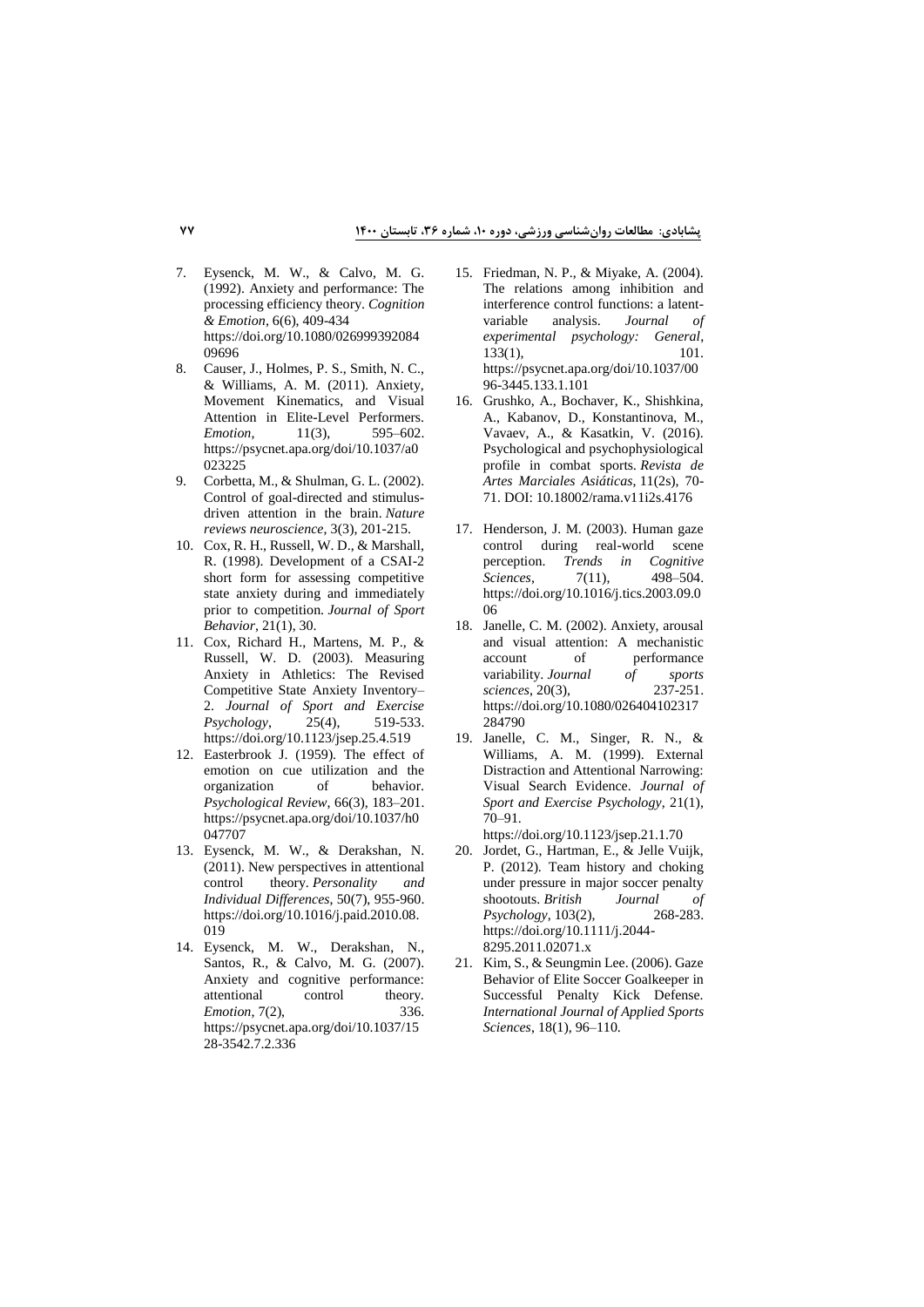- 22. Mehrsafar, A, H. Khabiri, M., & Moghadamzadeh, A. (2016). Factorial Validity and Reliability of Persian Version of Competitive State Anxiety Inventory-2 (CSAI-2) in Intensity, Direction and Frequency Dimensions. *Motor Learning and Development (Harakat)*, 8(2), 253–279. In Persian. [https://dx.doi.org/10.22059/jmlm.2016](https://dx.doi.org/10.22059/jmlm.2016.58937) [.58937](https://dx.doi.org/10.22059/jmlm.2016.58937)
- 23. Miyake, A., Friedman, N. P., Emerson, M. J., Witzki, A. H., Howerter, A., & Wager, T. D. (2000). The Unity and Diversity of Executive Functions and Their Contributions to Complex "Frontal Lobe" Tasks: A Latent<br>Variable Analysis. Cognitive Analysis. *Cognitive* 41(1), 49-100. *Psychology.* [https://doi.org/10.1006/cogp.1999.073](https://doi.org/10.1006/cogp.1999.0734) [4](https://doi.org/10.1006/cogp.1999.0734)
- 24. Murgia, M., Sors, F., Muroni, A. F., Santoro, I., Prpic, V., Galmonte, A., & Agostini, T. (2014). Using perceptual home-training to improve anticipation skills of soccer goalkeepers. *Psychology of Sport and Exercise*. 15(6), 642-648. [https://doi.org/10.1016/j.psychsport.20](https://doi.org/10.1016/j.psychsport.2014.07.009) [14.07.009](https://doi.org/10.1016/j.psychsport.2014.07.009)
- 25. Murphy, C. P., Jackson, R. C., & Williams, A. M. (2018). The role of contextual information during skilled anticipation. *Quarterly Journal of Experimental Psychology*, 71(10), 2070–2087. [https://doi.org/10.1177%2F174702181](https://doi.org/10.1177%2F1747021817739201) [7739201](https://doi.org/10.1177%2F1747021817739201)
- 26. Nieuwenhuys, A., & Oudejans, R. R. (2017). Anxiety and performance: perceptual-motor behavior in highpressure contexts. *Current opinion in psychology*, 16, 28-33 [https://doi.org/10.1016/j.copsyc.2017.0](https://doi.org/10.1016/j.copsyc.2017.03.019) [3.019](https://doi.org/10.1016/j.copsyc.2017.03.019)
- 27. [Piras, A., & Vickers, J. N. \(2011\). The](https://link.springer.com/article/10.1007%2Fs10339-011-0406-z)  [effect of fixation transitions on quiet](https://link.springer.com/article/10.1007%2Fs10339-011-0406-z)  [eye duration and performance in the](https://link.springer.com/article/10.1007%2Fs10339-011-0406-z)

[soccer penalty kick: Instep versus](https://link.springer.com/article/10.1007%2Fs10339-011-0406-z)  inside kicks. *[Cognitive Processing](https://link.springer.com/article/10.1007%2Fs10339-011-0406-z)*. [12\(3\), 245-255.](https://link.springer.com/article/10.1007%2Fs10339-011-0406-z)

- 28. [Runswick O, A, R., A, W., N, B., & J,](https://link.springer.com/article/10.1007/s00426-017-0856-8)  [N. \(2018\). The effects of anxiety and](https://link.springer.com/article/10.1007/s00426-017-0856-8)  situation-specific context on [perceptual–motor skill: A multi-level](https://link.springer.com/article/10.1007/s00426-017-0856-8)  investigation. *[Psychological Research](https://link.springer.com/article/10.1007/s00426-017-0856-8)*, [82\(4\), 708–719.](https://link.springer.com/article/10.1007/s00426-017-0856-8)
- 29. Runswick, O. R., Roca, A., Williams, A. M., McRobert, A. P., & North, J. S. (2018). The temporal integration of information during anticipation. *Psychology of Sport and Exercise*, 37, 100–108. [https://doi.org/10.1016/j.psychsport.20](https://doi.org/10.1016/j.psychsport.2018.05.001)

[18.05.001](https://doi.org/10.1016/j.psychsport.2018.05.001)

- 30. [Savelsbergh, G. J. P., & Van Der Kamp,](https://psycnet.apa.org/record/2001-16706-004)  [J. \(2000\). Information in learning to co](https://psycnet.apa.org/record/2001-16706-004)[ordinate and control movements: Is](https://psycnet.apa.org/record/2001-16706-004)  [there a need for specificity of practice?](https://psycnet.apa.org/record/2001-16706-004)  *[International Journal of Sport](https://psycnet.apa.org/record/2001-16706-004)  Psychology*. [31\(4\), 467-484](https://psycnet.apa.org/record/2001-16706-004)
- 31. Savelsbergh, G. J. P., Williams, A. M., Kamp, J. Van Der, & Ward, P. (2002). Visual search, anticipation and expertise in soccer goalkeepers. *Journal of Sports Sciences*, 20(3), 279– 287.

[https://doi.org/10.1080/026404102317](https://doi.org/10.1080/026404102317284826) [284826](https://doi.org/10.1080/026404102317284826)

32. Savelsbergh, G. J., Van der Kamp, J., Williams, A. M., & Ward, P. (2005). Anticipation and visual search behaviour in expert soccer goalkeepers. *Ergonomics*, 48(11-14), 1686-1697. [https://doi.org/10.1080/001401305001](https://doi.org/10.1080/00140130500101346)

[01346](https://doi.org/10.1080/00140130500101346)

33. Vater, C., Roca, A., & Williams, A. M. (2016). Effects of anxiety on anticipation and visual search in dynamic, time-constrained situations. *Sport, Exercise, and Performance Psychology*, 5(3), 179 [https://psycnet.apa.org/doi/10.1037/sp](https://psycnet.apa.org/doi/10.1037/spy0000056) [y0000056](https://psycnet.apa.org/doi/10.1037/spy0000056)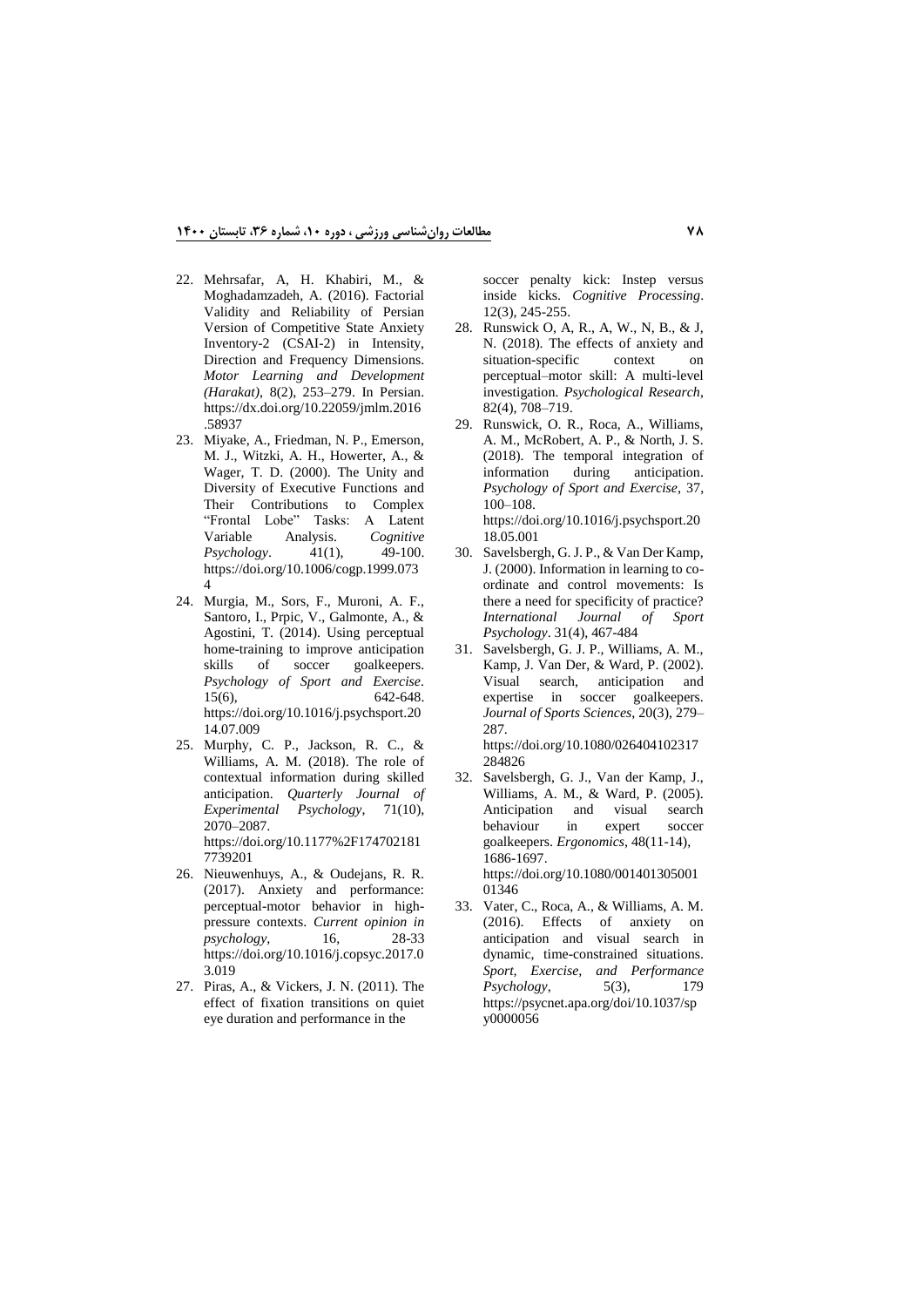- 34. Vickers, J. N., & Williams, A. M. (2007). Performing under pressure: The effects of physiological arousal, cognitive anxiety, and gaze control in biathlon. *Journal of Motor Behavior*, 39, 381–394. [https://doi.org/10.3200/JMBR.39.5.38](https://doi.org/10.3200/JMBR.39.5.381-394) [1-394](https://doi.org/10.3200/JMBR.39.5.381-394)
- 35. Vine, S. J., & Wilson, M. R. (2011). The influence of quiet eye training and pressure on attention and visuo-motor<br>control. Acta psychologica, 136(3), psychologica, 136(3), 340-346. [https://doi.org/10.1016/j.actpsy.2010.1](https://doi.org/10.1016/j.actpsy.2010.12.008)

[2.008](https://doi.org/10.1016/j.actpsy.2010.12.008)

36. Williams, A. M., & Davids, K. (1998). Visual search strategy, selective attention, and expertise in soccer. *Research Quarterly for Exercise and Sport*, 69(2), 111-128. [https://doi.org/10.1080/02701367.1998](https://doi.org/10.1080/02701367.1998.10607677) [.10607677](https://doi.org/10.1080/02701367.1998.10607677)

> 37. Williams, A. M., Vickers, J., & Rodrigues, S. (2002). The effects of anxiety on visual search, movement kinematics, and performance in table tennis: A test of Eysenck and Calvo's processing efficiency theory. *Journal of Sport and Exercise Psychology*, 24(4), 438-455.

<https://doi.org/10.1123/jsep.24.4.438>

38. Williams, A. Mark, & Elliott, D. (1999). Anxiety, expertise, and visual search strategy in karate. *Journal of Sport and Exercise Psychology*. <https://doi.org/10.1123/jsep.21.4.362>

- 39. Wilson, M. R., & Smith, S. J. (2007). A test of the predictions of processing efficiency theory during elite team competition using the thought occurrence questionnaire for sport.<br>International Journal of Sport *International Journal of Sport Psychology*, 38(3), [https://psycnet.apa.org/record/2007-](https://psycnet.apa.org/record/2007-19834-001) [19834-001](https://psycnet.apa.org/record/2007-19834-001)
- 40. Wilson, M. R., Vine, S. J., & Wood, G. (2009). The influence of anxiety on visual attentional control in basketball free throw shooting. *Journal of Sport and Exercise Psychology*, 31, 152–168. <https://doi.org/10.1123/jsep.31.2.152>
- 41. Wilson, M. R., Wood, G., & Vine, S. J. (2009). Anxiety, Attentional Control, and Performance Impairment in Penalty Kicks. *Journal of Sport and Exercise Psychology*, 31(6), 761–775. <https://doi.org/10.1123/jsep.31.6.761>
- 42. Wilson, Mark. (2008). from processing efficiency to attentional control: A mechanistic account of the anxiety– performance relationship. International *Review of Sport and Exercise Psychology*, 1(2), 184–201. [https://doi.org/10.1080/175098408024](https://doi.org/10.1080/17509840802400787) [00787](https://doi.org/10.1080/17509840802400787)
- 43. Wood, G., Jordet, G., & Wilson, M. R. (2015). On winning the "lottery": Psychological preparation for football penalty shoot-outs. *Journal of Sports Sciences*, 33(17), 1758–1765. [https://doi.org/10.1080/02640414.2](https://doi.org/10.1080/02640414)015 .1012103